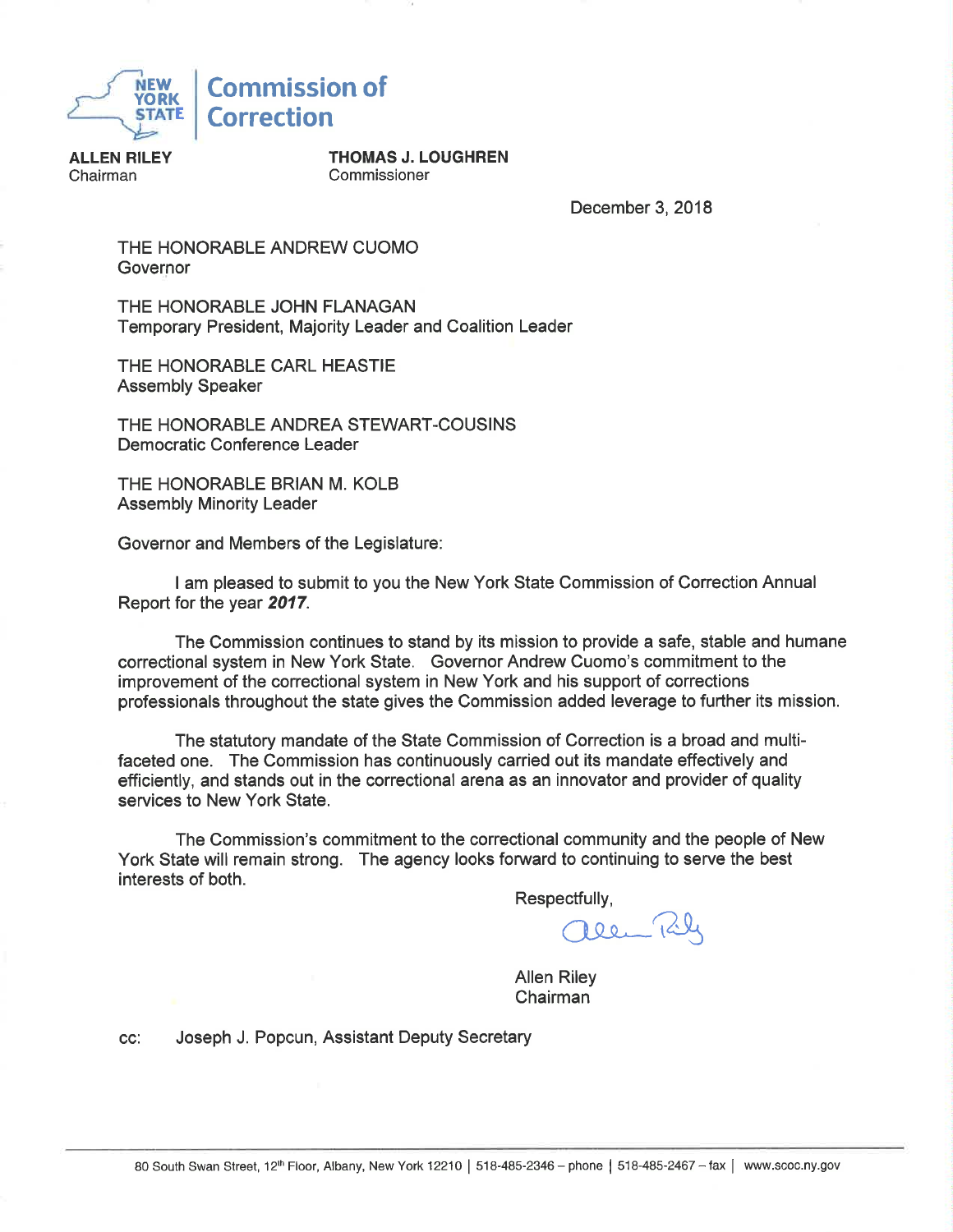## **HISTORY**

The State Commission of Correction is the current-day embodiment of the New York State Commission of Prisons, which was established in July of 1895. The Commission of Prisons was meant to function as an autonomous body for the sole purpose of monitoring all detention and correctional facilities within the State.

While the State Commission of Correction essentially functioned in its original capacity for almost eighty years, in the 1970s, the Commission underwent a series of administrative and legal changes that significantly affected its mission in the correctional field.

As the State Commission of Correction's autonomy and mission were expanded and made more credible, the Governor and Legislature also restructured the agency's administration. A full-time, three-member Commission was established, appointed by the Governor with the advice and consent of the Senate. The Citizen's Policy and Complaint Review Council (CPCRC), consisting of nine gubernatorial appointed positions was also established, and the Medical Review Board was reorganized.

## **CORRECTIONAL OVERSIGHT LEGAL AUTHORITY**

Correctional facilities in New York State operate pursuant to a body of carefully formulated constitutional and statutory law and regulations. The State Commission of Correction's legal authority is derived from the following:

- Correction Law, Article 3: establishes the Commission and its oversight and regulatory powers. Section 45(6) of the Correction Law provides for the State Commission of Correction to promulgate rules and regulations establishing minimum standards for the care, custody, correction, treatment, supervision, discipline, and other correctional programs for all persons confined in correctional facilities for adults and correctional facilities for juvenile offenders.
- County Law, Article 5, Section 217: "Each county shall continue to maintain a county jail as prescribed by law."
- Correction Law, Article 6: Management of state correctional facilities.
- Correction Law, Article 20: Statutory provisions governing New York State penitentiaries and jails.
- Article XVII, Section 5 of the New York State Constitution provides that there shall be a State Commission of Correction, which shall visit and inspect all institutions used for the detention of sane adults charged with or convicted of crime.
- Title 9, Subtitle AA of the Official Compilation of Codes, Rules and Regulations of the State of New York contains the minimum standards and regulations for the management of correctional facilities, as promulgated by the State Commission of Correction.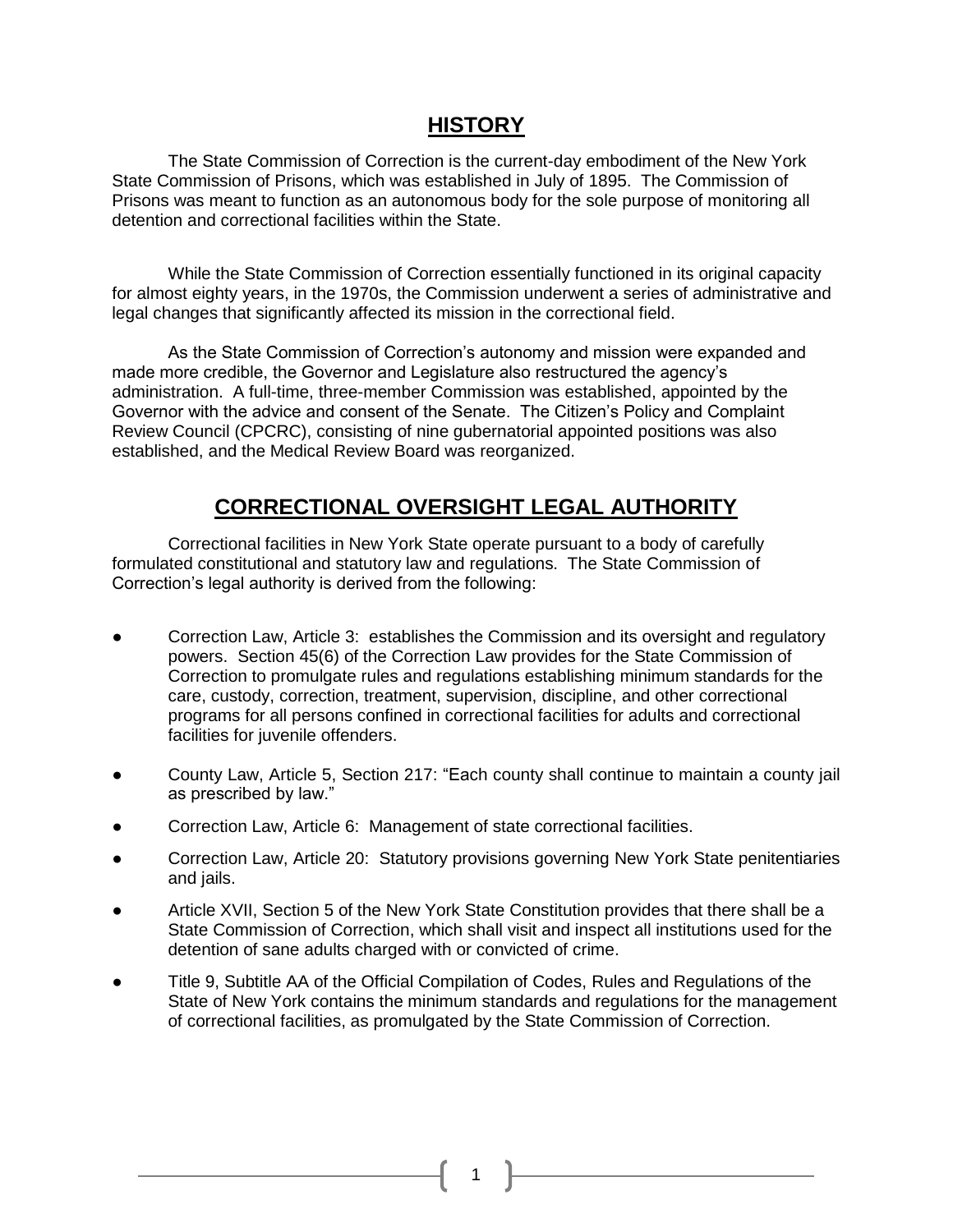## **ORGANIZATIONAL AND STATUTORY AUTHORITY**

The New York State Commission of Correction is an Executive Department correctional oversight and technical services agency first established in the New York State Constitution (Article XVII) in 1895. The Commission's services are delivered to all state and county correctional facilities, police department detention facilities and facilities operated by the New York City Department of Correction. Its organization, functions, powers and duties are set forth in New York State Correction Law, Article 3.

The Commission's duties include:

- advising the Governor on correctional policy;
- promulgation of rules and regulations establishing minimum standards for the care, custody, treatment, supervision, and discipline for all persons confined in correctional facilities;
- ensuring compliance with minimum standards;
- monitoring, adjusting, and enhancing prison and jail population capacity;
- reviewing all inmate grievances, complaints, and reportable incidents;
- overseeing new correctional facility development;
- investigating serious incidents;
- providing staffing services;
- assisting in the implementation of new correctional technologies;
- review of inmate mortality;
- evaluation and development of health and mental health services; and

The Commission's mission is to provide for a safe, stable, and humane correctional system and for the delivery of essential services therein. The three deliberative members of the Commission are appointed by the Governor to statutory terms with the advice and consent of the New York State Senate. One commissioner serves as chair and chief executive officer. The other two commissioners are assigned to head the Medical Review Board and Citizen's Policy and Complaint Review Council respectively, members of which are also appointed to terms by the Governor.

The Commission is primarily a field services agency with 17 Correctional Facility Specialists and Senior Utilization Review Nurses in its Field Operations Bureau and Forensic Medical Unit. Legal, executive and support services complete the agency's present staff complement of 32. Commission field and forensic units are on occasion subject to reorganization based upon staffing level fluctuation and the continuous effort to maximize deployment efficiency.

In summary, the Commission is a small, specialized criminal justice service agency supporting the statewide correctional community, working on behalf of the Governor to professionalize and enhance the quality of corrections in New York.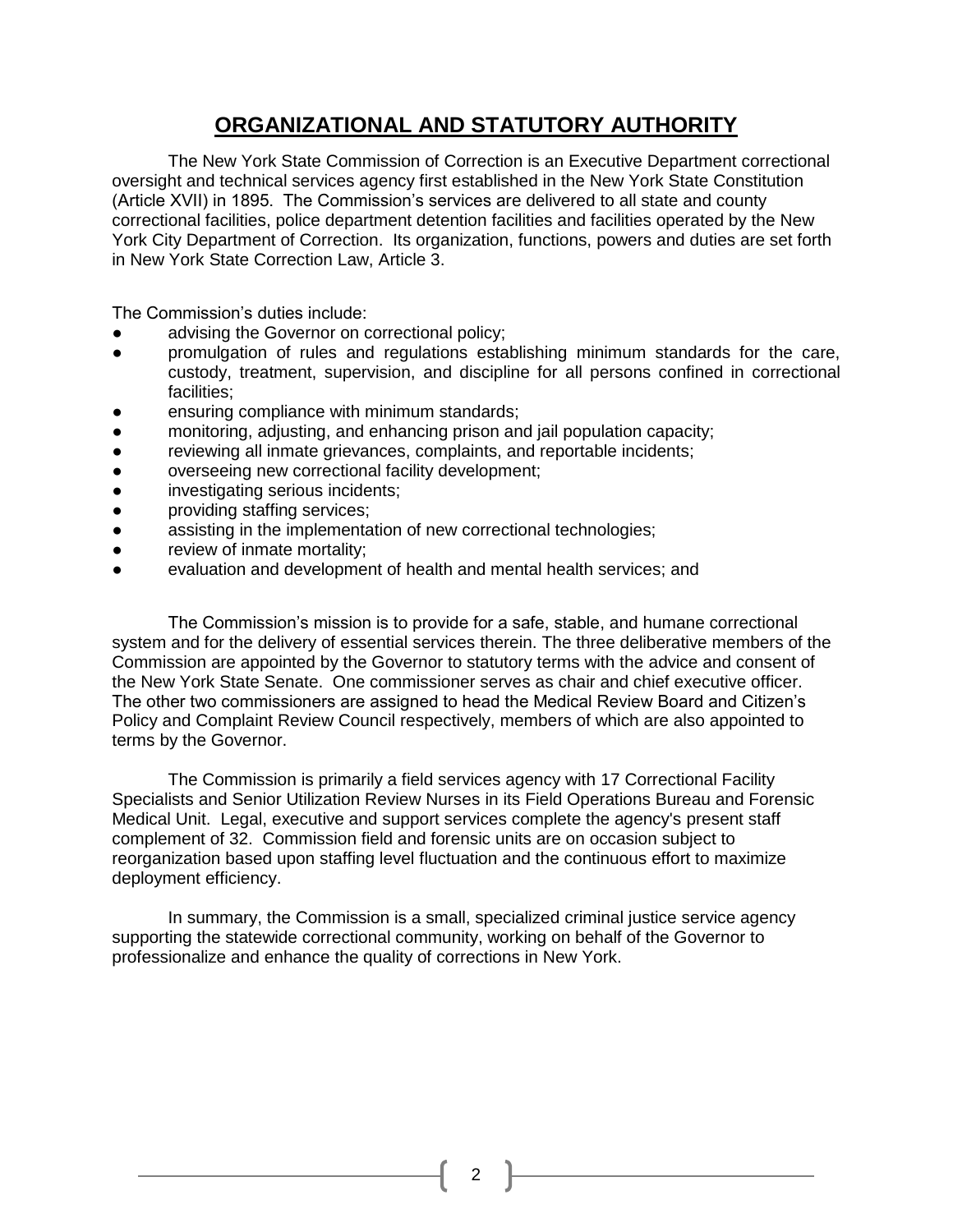## **MEDICAL REVIEW BOARD**

The Medical Review Board (MRB) was established by the Legislature in 1972 to investigate deaths in correctional facilities within the state and to make recommendations for improving the delivery of health care to detainees and sentenced offenders.

Section 46 of the Correction Law provides for an organized Correction Medical Review Board within the State Commission of Correction. The Board must consist of two physicians who are board certified respectively in forensic pathology and forensic psychiatry, another physician, an attorney admitted to the New York Bar, and two at-large members, all appointed by the Governor to statutory terms with advice and consent of the Senate.

Section 47 of the Correction Law empowers the Board to:

" $(1)$  (a) Investigate and review the cause and circumstances of the death of any inmate of a correctional facility and,

(1.) (e) Investigate and report to the Commission on the condition of systems for the delivery of medical care to inmates of correctional facilities and where appropriate, recommend such changes as it shall deem necessary and proper to improve the quality and availability of such medical care.

The Commission and the Medical Review Board pursue the following objectives:

- Conduct timely and thorough investigations of all mortality and serious incident cases in the correctional system;
- Develop and administer cost-effective plans, projects, and programs to address identified problems in the health care delivery of all correctional facilities; and
- Maintain continuous oversight of correctional health care trends by the substantive response to inmate health care grievances and review of Medical Review Board recommendations.

The Medical Review Board meets on a quarterly basis. The 2017 MRB members included:

Michael Baden, M.D. Allison Bishop, Esq Marjorie Blieka, M.D Scott S. Coyne, M.D Bruce David, M.D. Robert Kurtz, M.D.

Information concerning prisoner mortality cases is included later in this report.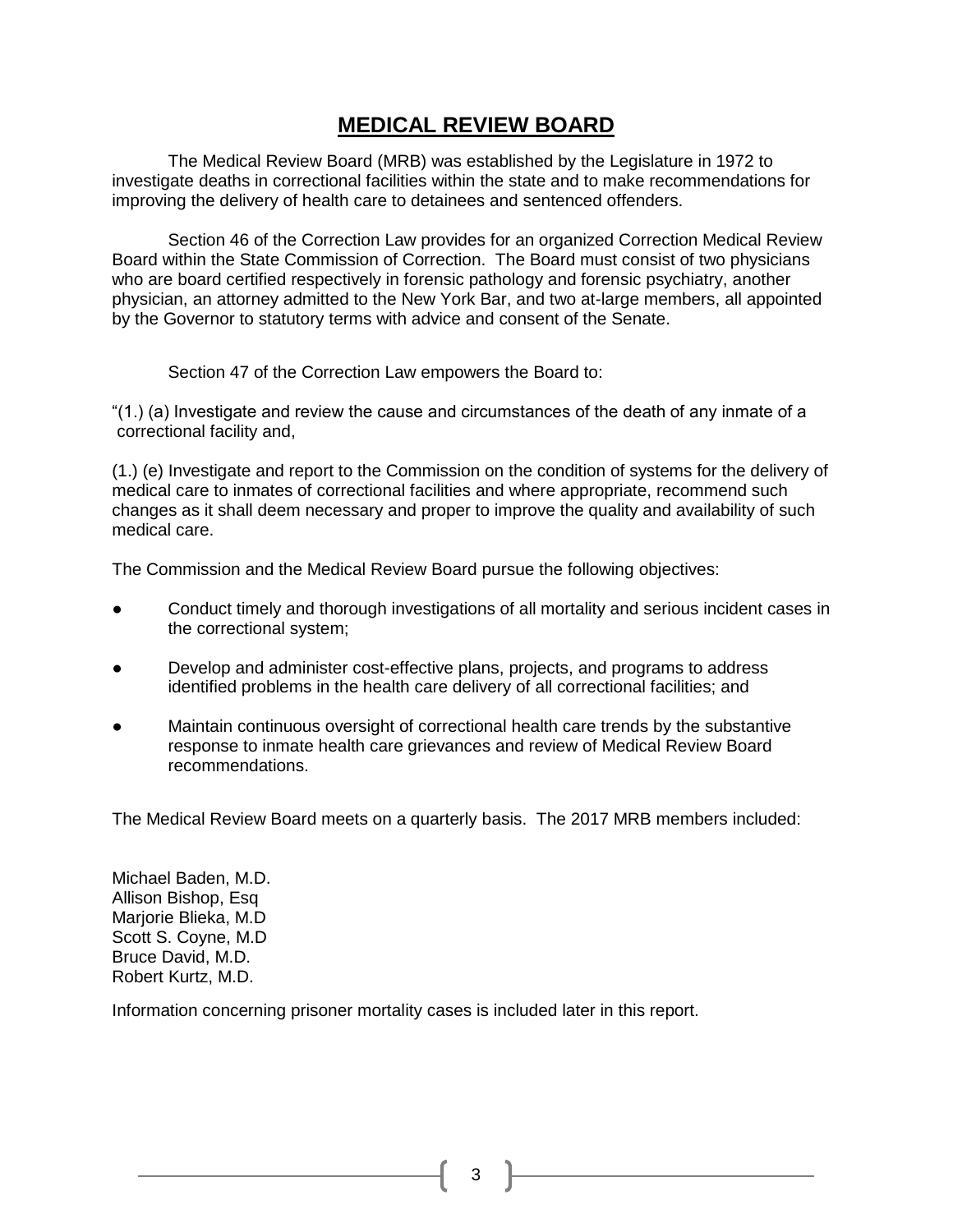## **CITIZEN'S POLICY AND COMPLAINT REVIEW COUNCIL**

The Council was established by the Legislature to address the need for increased public participation in the oversight and regulation of local correctional facilities. Its mandate includes improving conditions in local correctional facilities, overseeing the inmate complaint and grievance process, and advising the Commission.

Section 42 of the Correction Law provides for a Citizen's Policy and Complaint Review Council. The Council is comprised of nine members appointed by the Governor with advice and consent of the Senate. The statute requires that one member shall have served in the armed forces of the United States in any foreign war, conflict or military occupation, or shall be a duly licensed mental health professional who has experience of training with regard to Post-Traumatic Stress Syndrome, an attorney admitted to practice in this state, a former inmate of a correctional facility, a former Office of Children and Family Services (OCFS) resident, and a former OCFS employee who has directly supervised youth in a secure residential center operated by OCFS.

The CPCRC reviews and renders determinations on all grievances presented to it by the Field Operations Bureau and Forensic Medical Unit. If appropriate, the Council will direct county correctional facilities to take corrective action in addressing any violations noted. In 2017, the CPCRC reviewed and rendered determinations on over 3,300 grievances.

The Citizen's Policy and Complaint Review Council (CPCRC) convenes monthly. The 2017 CPCRC members included:

Thomas J. Loughren, Chair Charles Burkes Hernan Carvente Thomas Cross Nicholas LaBella, Jr Douglas Landon, Esq. Donald Nadler Julie Scalione Martin Stanton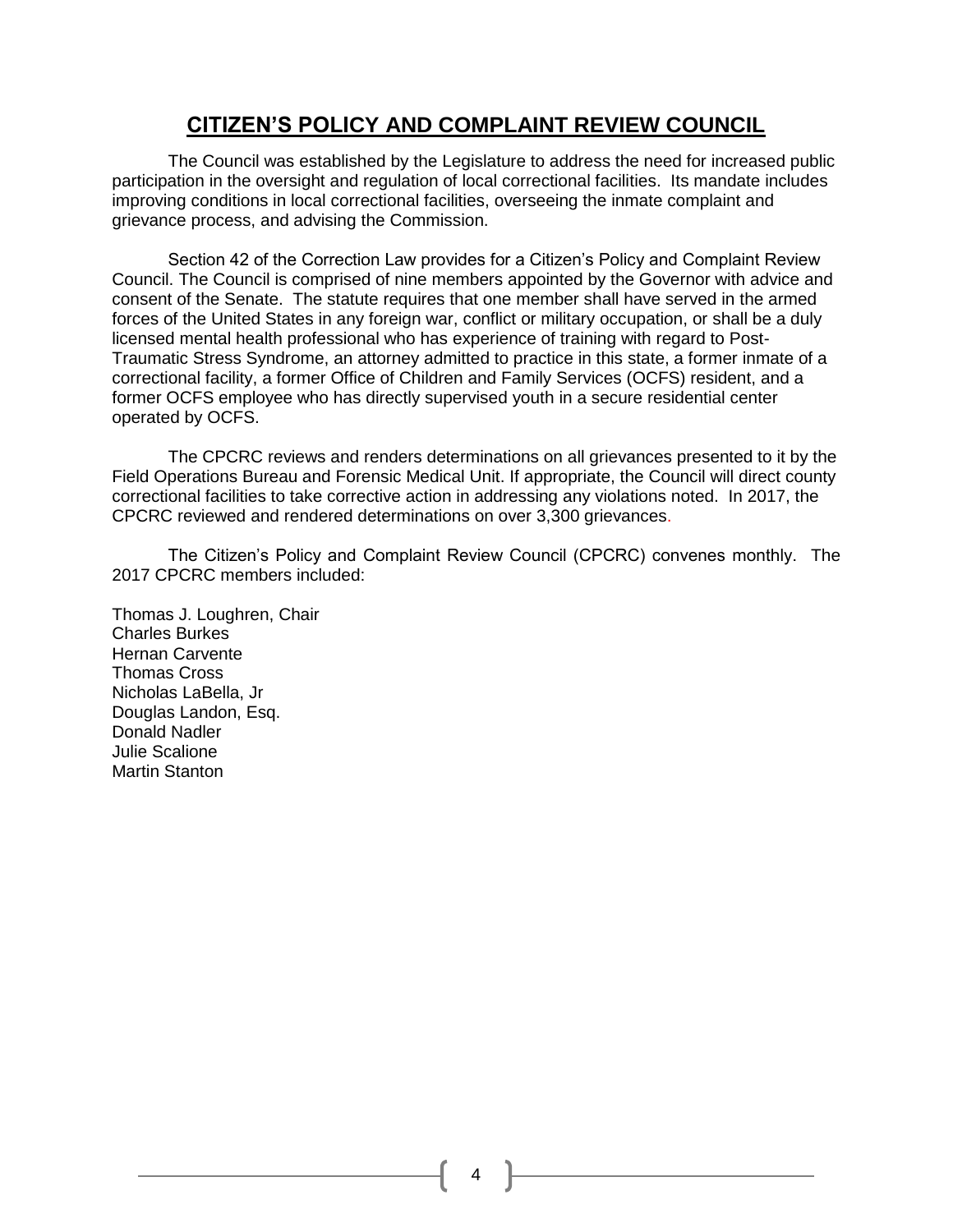## **FIELD OPERATIONS MANAGEMENT AND SUPERVISORY STAFF 2017**

**RICHARD KINNEY TERRY MORAN** 

### WILLIAM BENJAMIN **CHRIS OST**

Supervisor Supervisor Supervisor Facility Planning and Improvement Forensic Unit

**DEBBIE CLARK KEITH ZOBEL** Field Supervisor **Field Supervisor** Field Supervisor

 **STEVE SAVOY**  Field Supervisor

Director of Operations **Deputy Director of Operations**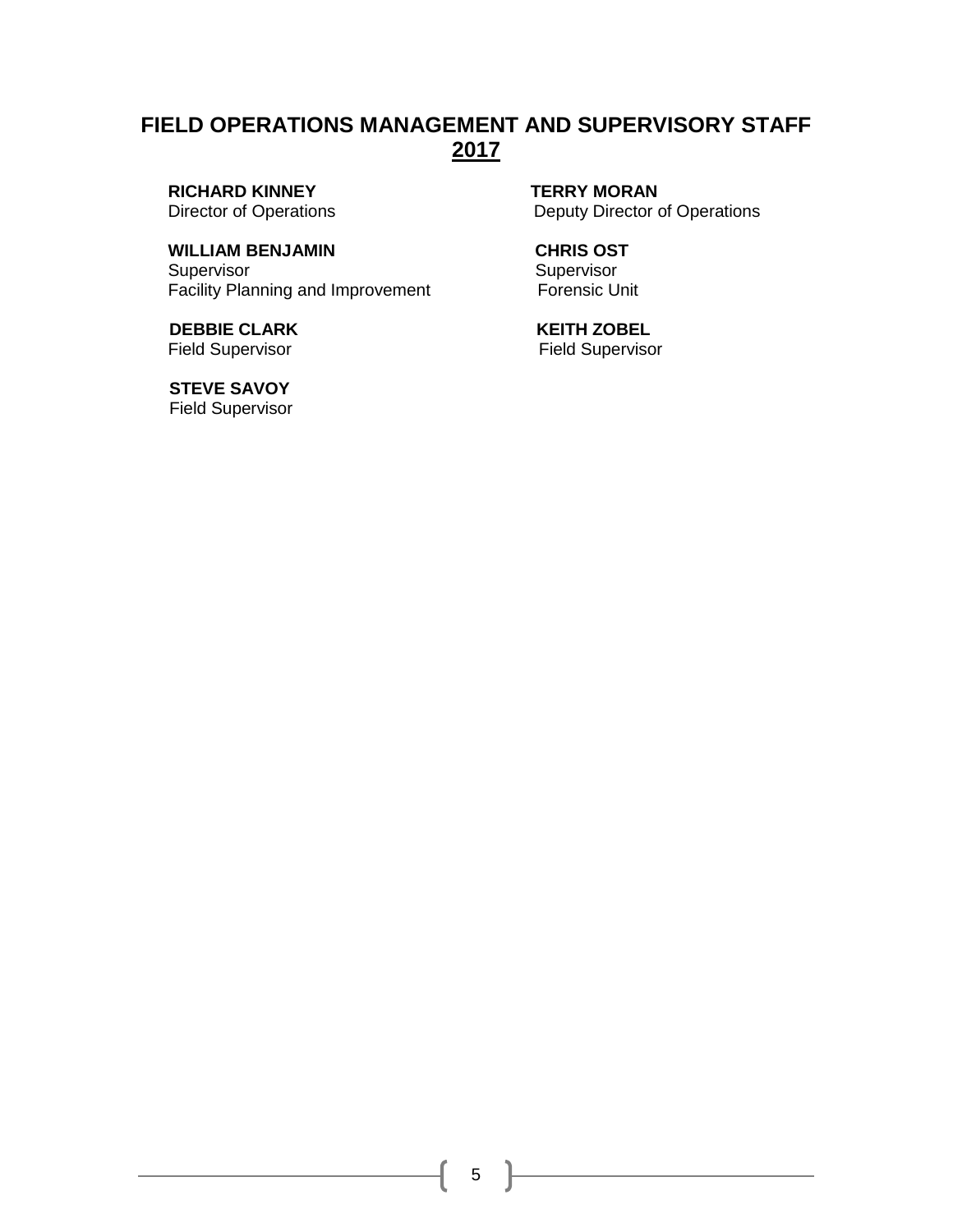## **FIELD OPERATIONS MISSION DIRECTED PROGRAMS**

Facility Monitoring and Evaluations

Facility Reportable Incidents

Healthcare, Mental Health, and Suicide Prevention

Inmate Complaints and Grievances

Capacity Management, Staffing Services, Technical Assistance

Facilities Development and Operational Transition (NITAP)

Investigations (medical and non-medical)

Compliance Monitoring for the Handling and Processing of Juveniles *(Juvenile Justice Delinquency Prevention Act 2002)*

Regulatory Oversight of Secure Facilities Operated by Office of Children and Family Services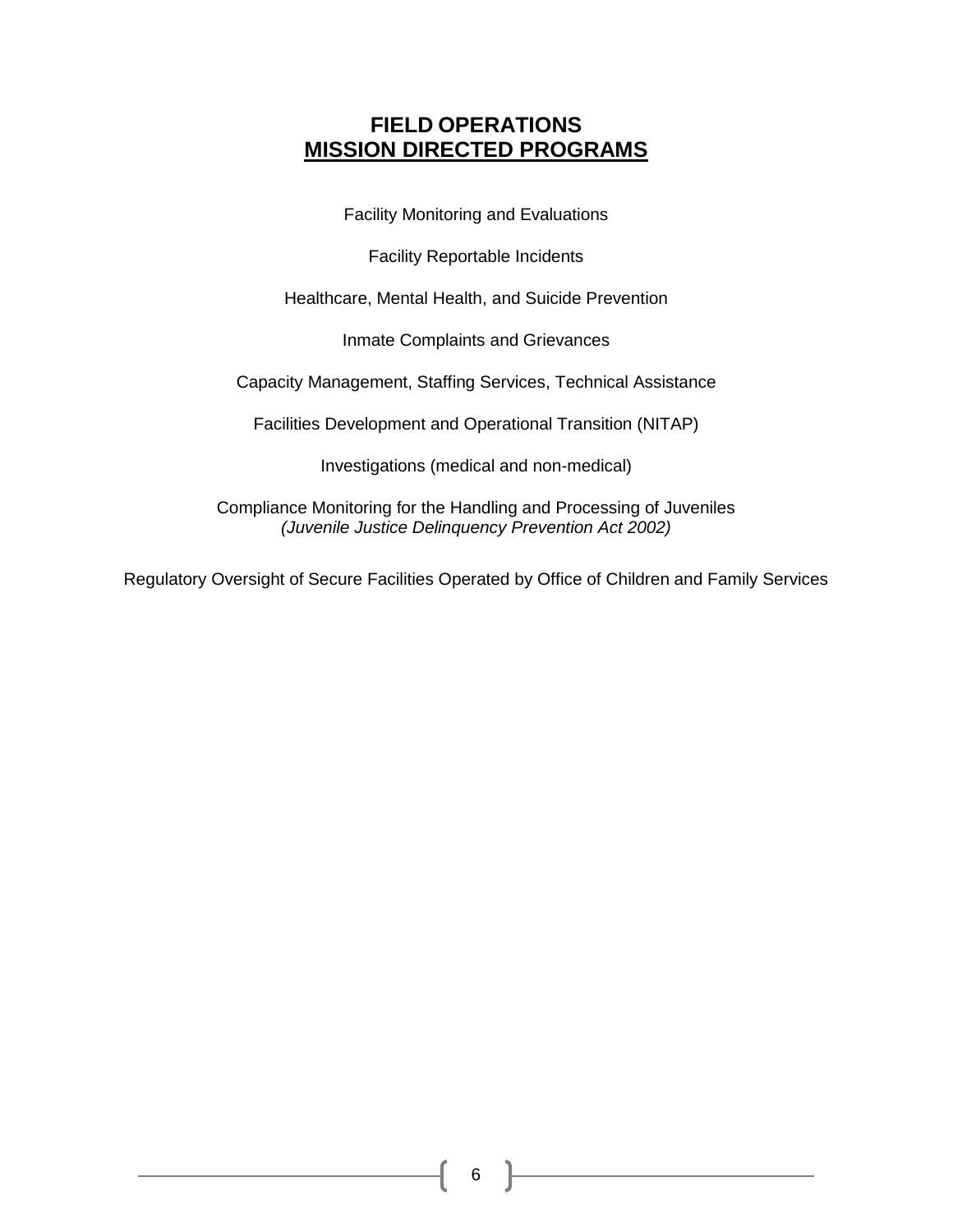## **BUREAU OF FIELD OPERATIONS**

The Bureau of Field Operations has primary responsibility for performing the Commission's agency functions. Among them are local correctional facility compliance assessments, incident reviews and investigations, mortality investigations, inmate grievance and complaint reviews, facility planning and a variety of technical assistance.

The Bureau of Field Operations operates throughout the correctional systems of New York State. These systems include all state, county, and New York City correctional facilities, as well as local police department lockups and those secure centers operated by the New York State Office of Children of Family Services.

In 2017, the Bureau of Field Operations consisted of three distinct regional teams and the Forensic Investigation unit.

## **Assessment/Monitoring Field Work, Incidents, Complaints and Grievances**

Field staff based in both Albany and New York City conduct on-site visits primarily to local correctional facilities and police lockups. This fieldwork included assessing the level of operational compliance with the Commission's minimum standards, monitoring unusual conditions (e.g. disturbances and unstable conditions), evaluating management practices, preparing comprehensive reports, and providing technical assistance to facility administrators, including state-operated correctional facilities. In the event that staff findings of non-compliance with minimum standards remain unresolved for an extended period, the Commission may seek recourse through other means, including the courts.

## **Facility Compliance Assessment: Minimum Standards Compliance Assessment**

### **County Correctional Facilities**

In 2017, Commission field staff launched the second of a four-year compliance auditing schedule. Over this period, staff will audit the level of compliance for each one of the thirtythree minimum standards at every county jail. Those standards identified as being essential to the jail's safe and secure operation (e.g. Security and Supervision, Sanitation and Inmate Grievances) will be assessed on a more frequent basis, in some cases every other year. Issues of non-compliance with a specific standard that cannot be satisfactorily resolved at the end of the calendar year are carried over to the next audit cycle, with continuing efforts towards resolution.

The Commission's current contingent of field staff is each assigned between eight to ten county jails. Each county facility is subject to a compliance assessment (audit) annually. Throughout the year staff may be responsible for a number of police lockups to audit, in addition to their county jail assignments. Field staff normally schedule at least one county facility assessment a month. The four-year schedule now in place identifies the ten to twelve standards subject to being assessed for each year. It typically requires five days to complete an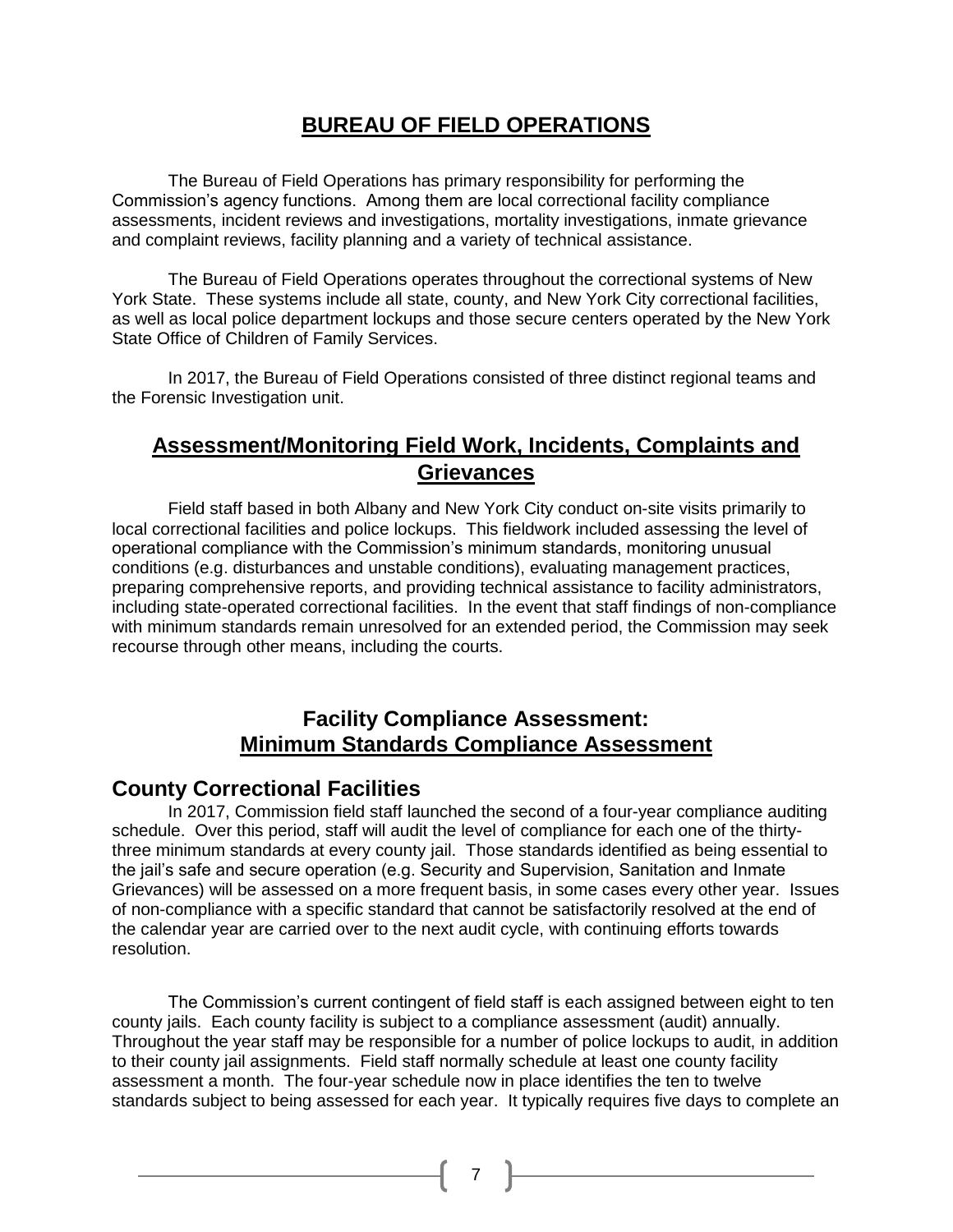audit at a small to medium-sized county jail. Audits of larger county jails can take up to eight days to complete.

On occasion, unanticipated events occur that require the redeployment of field staff to address emergency circumstances.

At the conclusion of their on-site compliance assessment work at a county jail, the assigned Commission staff member will schedule an exit briefing, preferably with the sheriff and jail administrator. The purpose of this meeting is to present for discussion, an overview of their findings, including a preliminary explanation of any non-compliance findings.

Commission staff are then responsible for preparing a written report that details all findings and includes an explanation of the remedial action(s) necessary for the facility to attain compliance. Commission staff may schedule subsequent follow-up site visits as necessary over the balance of the year to assess the remedial steps implemented to date. Once a matter of non-compliance has been fully addressed by officials, the facility will be found in full compliance and the Commission will issue correspondence to the sheriff advising the county that the violation has been officially closed out.

Commission field staff periodically conduct unannounced site visits to facilities as well in order to conduct "walk-throughs." Such action often provides an opportunity for Commission of Correction field staff to better assess a facility's overall environment.

There are 32 New York State Minimum Standards (9 NYCRR) pertaining to the management of county correctional facilities:

Consistent with the cycle evaluation schedule, in 2017, Commission staff assessed compliance at the county correctional facilities and facilities operated by the New York City Department of Correction (listed below) with the following Minimum Standard regulations:

| 7002 - Admissions                | 7024 - Religion       |
|----------------------------------|-----------------------|
| 7005 – Prisoner Personal Hygiene | 7025 - Packages       |
| 7013 - Classification            | $7028 - Exercise$     |
| 7016 - Commissary                | 7031 - Legal Services |
| 7022 - Reportable Incidents      | 7039 - Fire Safety    |
| 7040 - Maximum Facility Capacity |                       |

Commission staff also assessed facility compliance with the requirements of Correction Law §611 – *Births to inmates of correctional institutions and care of children of inmates of correctional institutions*.

Allegany County Jail Livingston County Jail Schuyler County Jail Broome County Jail **Madison County Jail Seneca County Jail** Seneca County Jail Cattaraugus County Jail Livingston County Jail Steuben County Jail Cayuga County Jail Monroe County Jail Suffolk County Jail Chenango County Jail Montgomery County Jail Sullivan County Jail Clinton County Jail Nassau County Jail Tioga County Jail

#### COUNTY CORRECTONAL FACILITIES

8

Albany County Jail Lewis County Jail Schenectady County Jail Chautauqua County Jail Monroe County CF Suffolk County Yaphank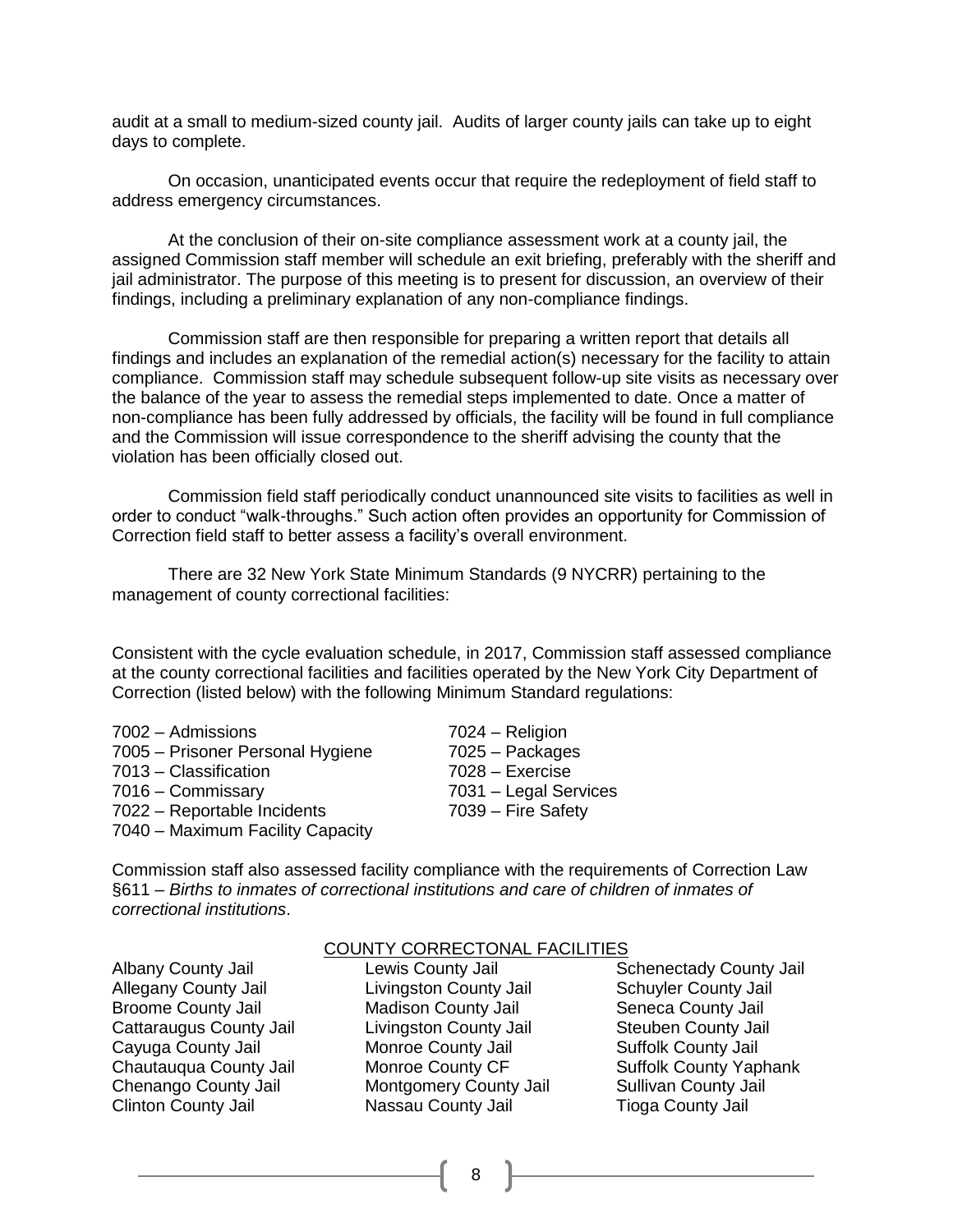Greene County Jail Rensselaer County Jail Hamilton County Jail **Rockland County Jail** Herkimer County Jail St. Lawrence County Jail Jefferson County Jail Saratoga County Jail

Columbia County Niagara County Jail Tompkins County Jail Cortland County Jail Oneida County Jail Ulster County Jail Delaware County Jail Onondaga County Justice Ctr. Warren County Jail Dutchess County Jail Onondaga County Penitentiary Washington County Jail Erie County Holding Center Ontario County Jail Wayne County Jail Erie County CF Orange County Jail Westchester County Jail Essex County Jail **Criticians County Jail** Westchester County Pen. Franklin County Jail Oswego County Jail Westchester County Annex Fulton County Jail Otsego County Jail Wyoming County Jail Genesee County Jail **Putnam County Jail Putnam County Jail** Yates County Jail

#### **Note: The Schoharie County Jail (not listed) has been closed since August 2011 due to damage from Tropical Storm Irene.**

#### NEW YORK CITY DEPARTMENT OF CORRECTION FACILITIES

Brooklyn Detention Complex Queens House of Detention Eric M. Taylor Center **Rose M. Singer Center** George Motchan Detention Center Robert N. Davoren Center Manhattan Detention Complex West Facility North Infirmary Command

Anna M. Kross Center Otis Bantum Correctional Center George R. Vierno Center **Vernon C. Bain Correctional Center** 

### **New York State Office of Children and Family Services**

In 2017, Commission staff assessed compliance at the Office of Children and Family Services Secure Centers (listed below) with the following Minimum Standard regulations:

| 7407 - Printed Materials<br>7416 - Educational Services | 7424 – Religion<br>7025 - Non-Discriminatory Treatment |
|---------------------------------------------------------|--------------------------------------------------------|
| 7417 - Food Services                                    | 7425 - Religious Services                              |
| 7418 - Exercise<br>7423 – Correspondence                | 7426 - Commissary                                      |
| <b>Brookwood Secure Center</b>                          | <b>Goshen Secure Center</b>                            |

Columbia Secure Center MacCormick Secure Center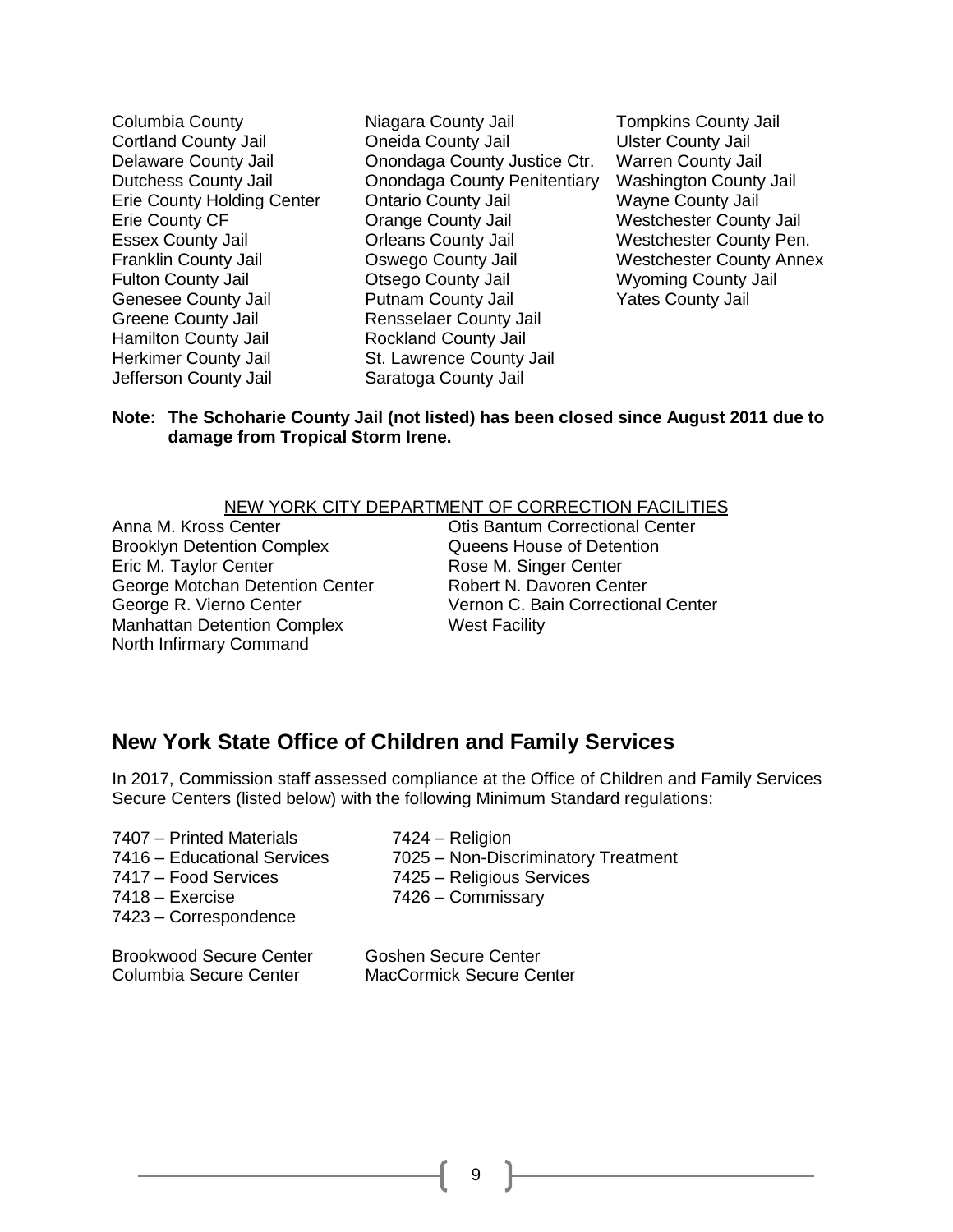### **Police Department Lockups**

Consistent with the evaluation schedule, in 2017, Commission staff assessed compliance at police department lockups with the following Minimum Standard regulations:

- 7502 Admission Procedures 7507 Discipline
- 
- 7504 Supervision of Detention Areas 7509 Records
- 7505 Food 7510 Visits
- 7506 Sanitation and Maintenance 7511 Construction and Renovation
- 
- 7503 Medical 7508 Reportable Incidents
	-
	-
	-
	- 7512 Variances

In 2017, Commission staff assessed Minimum Standard compliance at 113 police department lockups. Two of these visits were spot inspections to determine the departments' lockup status. The two visits resulted in both lockups being added to the inspection list.

## **JUVENILE JUSTICE AND DELINQUENCY PREVENTION ACT (JJDPA) NYS MINIMUM STANDARDS COMPLIANCE MONITORING – 9 NYCRR, PARTS 7500-7512**

The Commission's Field Operations Bureau is responsible for monitoring New York State's compliance with the Juvenile Justice and Delinquency Prevention Act (JJDPA). Where possible, this work is paired with the Commission's auditing of local police lockups to determine compliance with the New York State Minimum Standards for City Jails, Town and Village Lockups, Parts 7500-7512. In 2017, compliance of the JJDPA and Parts 7500-7512 for New York City and upstate were conducted at:

Police Department Lockups - 110

County Correctional Facilities - 23

New York State Family Courts - 11

## **REPORTABLE INCIDENTS COUNTY JAILS AND NEW YORK CITY DEPARTMENT OF CORRECTION**

In fulfilling its oversight and regulatory responsibilities, the Commission requires that all local correctional facilities report incidents, including but not limited to those that endanger inmates, prisoners, residents or staff or disrupt facility operations. The incidents and criteria for reporting are included in the Commission's *Reportable Incident Guidelines Manual*. Because submitted incidents are self-reported, the Commission strives to ensure the accuracy of incident categorization, and when necessary in 2017, contacted facilities to obtain correct information and discuss any error(s) made.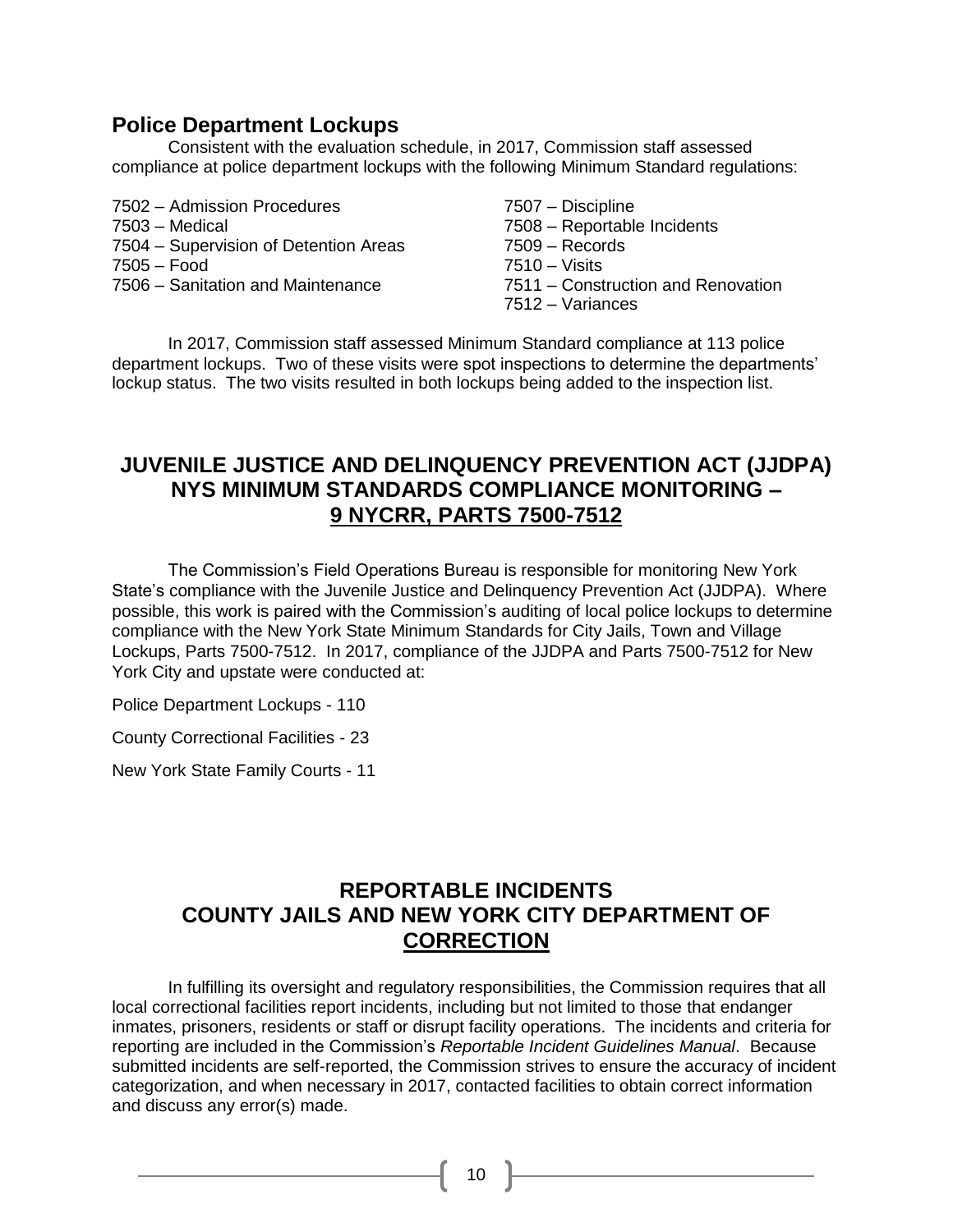In 2017 the Commission received the following number reportable incidents from county jails and the New York City Department of Correction:

- **8,873** from jails operated by the New York City Department of Correction
- **4,789** from county jails

| Approximately 90% of the incidents reported in 2017 fell into the below categories: |                                      |
|-------------------------------------------------------------------------------------|--------------------------------------|
| <b>Individual Inmate Disturbance</b>                                                | <b>Inmate/Personnel Assault</b>      |
| <b>Inmate/Inmate Assault</b>                                                        | <b>Minor Disturbance</b>             |
| <b>Hospital Admission of Inmate</b>                                                 | <b>Inmate-Introduced Contraband</b>  |
| <b>Unknown Source Introduced Contraband</b>                                         | <b>Personnel/Inmate Assault</b>      |
| <b>Inmate Injury Illness Requiring Hospitalization</b>                              | <b>Visitor-Introduced Contraband</b> |

Every incident report is reported by the facility, to the Commission, via the eJusticeNY Integrated Justice Portal. Reports are received by Commission staff twenty-four hours a day, seven days a week. These reports are then reviewed by a Correctional Facility Specialist or Senior Utilization Review Nurse to determine whether any further inquiry is necessary and if onsite follow-up is appropriate.

### **REPORTABLE INCIDENTS OFFICE OF CHILDREN and FAMILY SERVICES**

Pursuant to New York State Correction Law, §45 [6-b] and 47 [2], the four (4) secure centers operated by the New York State Office of Children and Family Services (OCFS) are required to report to the State Commission of Correction all incidents deemed to be of a serious or potentially problematic nature. Because submitted incidents are self-reported, the Commission strives to ensure the accuracy of incident categorization, and when necessary in 2017, contacted OCFS Secure Centers to obtain correct information and discuss any error(s) made.

Reports are received by Commission staff twenty-four hours a day, seven days a week. Every incident report is reported by OCFS, to the Commission, via the eJusticeNY Integrated Justice Portal. These reports are then reviewed by a Correctional Facility Specialist or Senior Utilization Review Nurse to determine if any further inquiry is necessary and if on-site follow-up is appropriate.

In 2017 the Commission received 540 reportable incidents from Secure Centers Operated by the Office of Children and Family Services. A preponderance of the incidents fell into the following categories:

*Individual Resident Disturbance Resident/Staff Assault Resident/Resident Assault*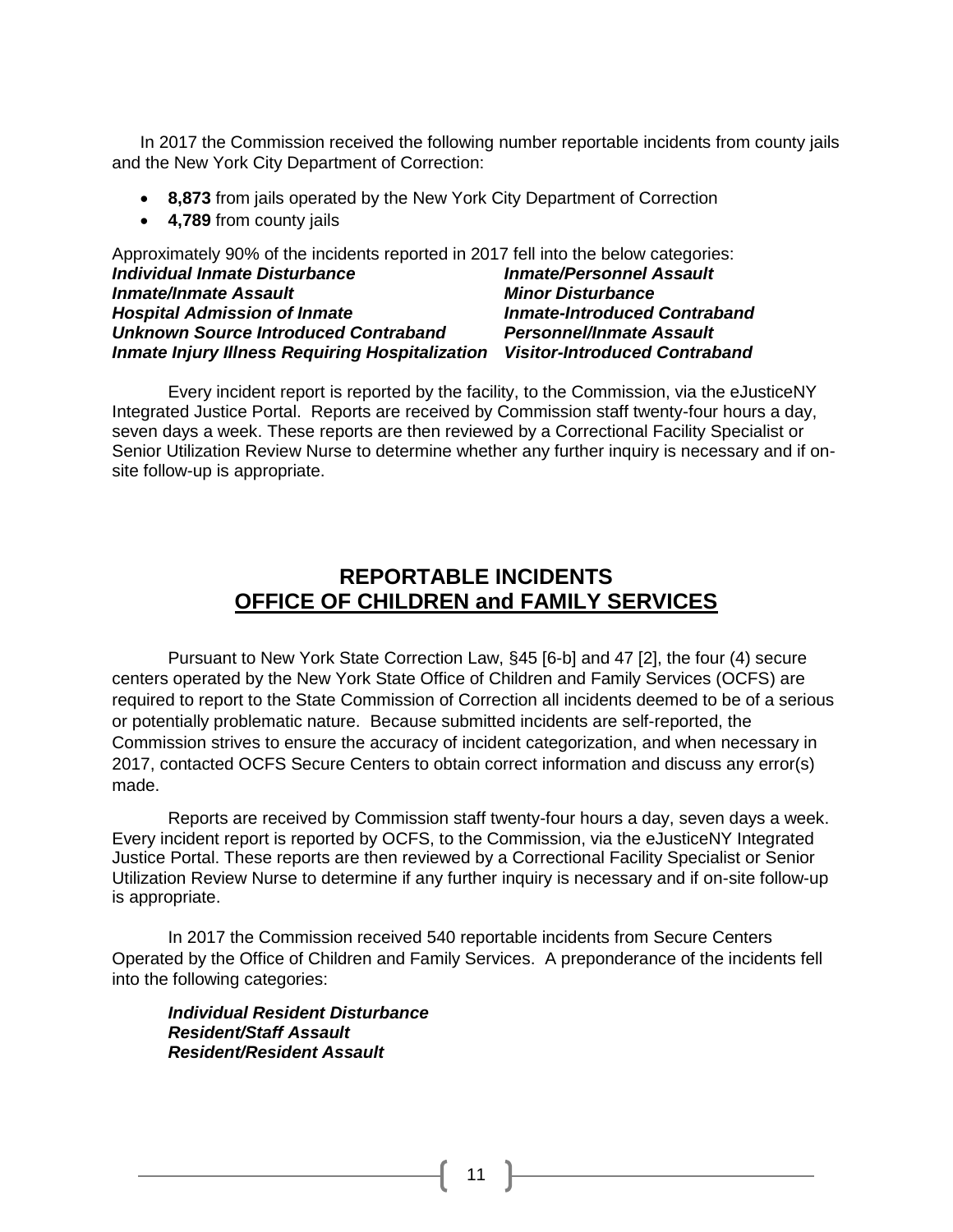## **REPORTABLE INCIDENTS POLICE LOCKUPS**

Pursuant to Correction Law, §45[6], police departments operating lockups are required to report to the Commission those incidents deemed to be of an unusual nature which may endanger detainees, law enforcement staff, or otherwise disrupt facility operations. Reportable incidents are received on a 24-hour basis. Because submitted incidents are self-reported, the Commission strives to ensure the accuracy of incident categorization, and when necessary in 2017, contacted police departments to obtain correct information and discuss any error(s) made.

Every incident report is reported by the facility, to the Commission, via the eJusticeNY Integrated Justice Portal. These reports are then reviewed by a Correctional Facility Specialist or Senior Utilization Review Nurse to determine whether any further inquiry is necessary and if on-site follow-up is appropriate.

In 2017, the Commission received 770 reported incidents from local police agencies, with over 90% of the incidents falling into the *Inmate Injury/Illness Requiring Hospitalization* category. Such incidents are usually the result of arrestees requiring hospitalization after they arrive at the police lockup under the influence of alcohol or drugs.

## **COMPLAINTS STATE AND LOCAL CORRECTIONAL FACILITIES**

Complaints from inmates, their families, advocates, elected officials, and other state and local agencies are received by the Commission on a daily basis. When complaints are received, they are classified and electronically logged. Many complaints from county jail inmates can be addressed through the facility grievance process. Such complaints are typically returned to the sender, advising them to file a grievance in accordance with the facility grievance program. Those retained are referred to a Correctional Facility Specialist or Senior Utilization Review Nurse for response. Health complaints are referred directly to the Commission's Forensic Medical Unit for review and follow-up when appropriate. An electronic query of the complaints received from a particular facility is generated by field staff as part of their preparation for future site visits.

Beginning in 1984, the Commission developed a procedure for the centralized compilation of inmate complaints from state and local facilities. This procedure breaks down complaints into discrete categories, and allows Correctional Facility Specialists to address specific problems and trends in a systematic fashion. Inmates often report multiple issues within a single piece of correspondence. In 2017, the Commission received 2,499 complaints from state and local inmates or their advocates. The complaints encompassed 6,278 categories. A preponderance of the incidents fell into the following categories:

12

*Staff Misconduct Personnel on Inmate Physical Assault* **Personnel on Inmate Harassment** *Facility Transfer Personal on Inmate Sexual Abuse*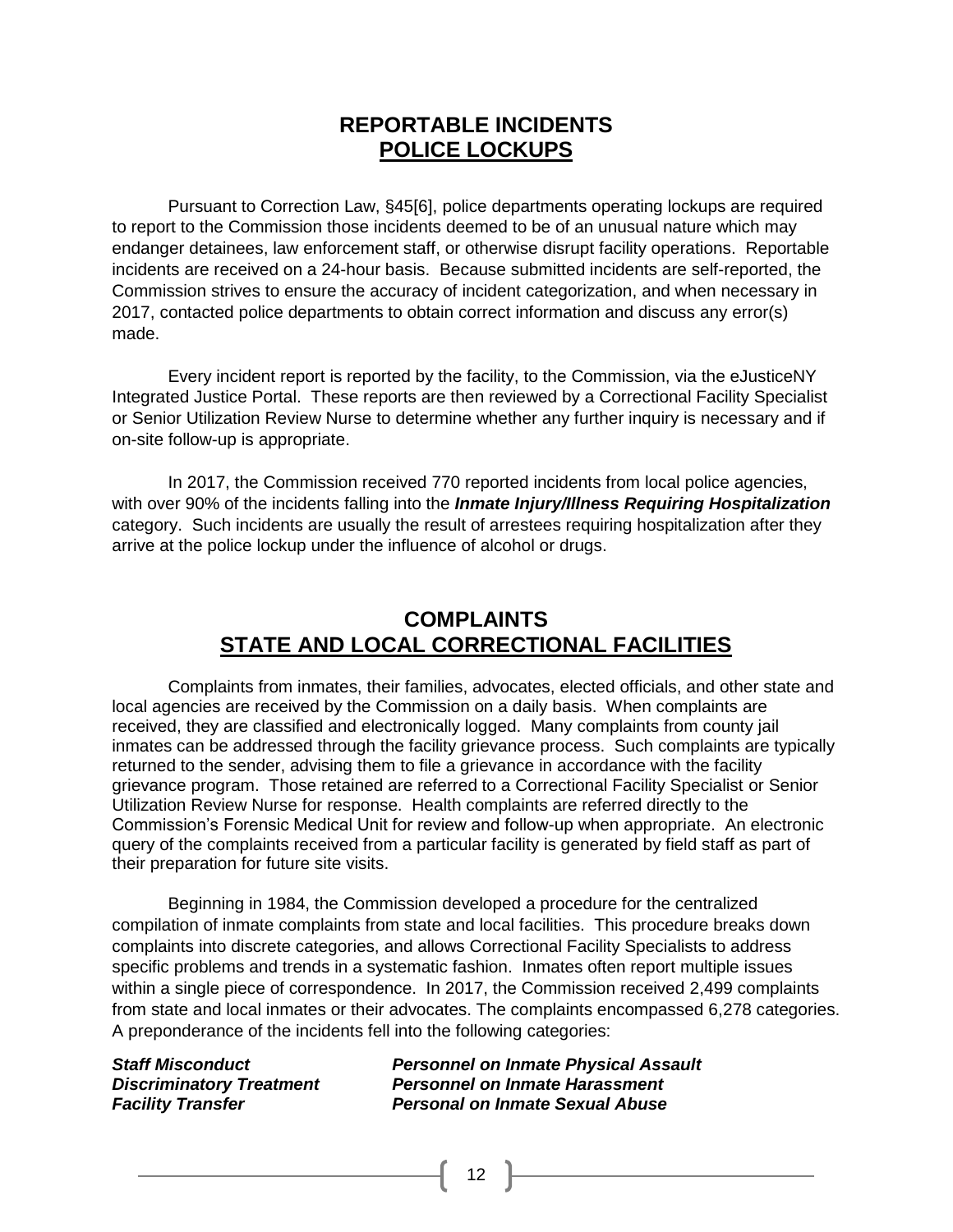*Discipline Personnel on Inmate Sexual Harassment Fear for Safety Medical Treatment*

### **GRIEVANCES COUNTY JAILS**

Pursuant to the Commission's Minimum Standards, 9 NYCRR Part 7032, each county jail is required to establish, implement, and maintain a formal inmate grievance program. This program allows inmates a process at the facility level to address their complaints regarding written or unwritten facility policies, procedures, rules, practices, programs, or the action or inaction of any person within the facility. If a grievance is denied at the facility level, inmates have the option to appeal that disposition to the Commission within a specified time frame. Appeals are forwarded to the Commission for review and disposition by the Citizen's Policy and Complaint Review Council (CPCRC).

When grievances are appealed to the Commission, they are reviewed, categorized, and electronically filed. Grievances are forwarded to the Correctional Facility Specialist assigned to the sending facility. Grievances that pertain to health care matters are forwarded directly to the Forensic Medical Unit for processing. Grievances are thoroughly reviewed and researched by the Correctional Facility Specialist/Senior Utilization Review Nurse, the Deputy Director of Operations, and the Commission's Office of Counsel. Grievances are then presented to the CPCRC for final disposition. Both the inmate/grievant and facility officials receive a written decision from the CPCRC for each grievance received. As with complaints, field staff produces a report from the grievance database that provides them with the total number of grievances by category prior to a scheduled county jail site visit.

During 2017, the Commission received and processed 3,376 grievances from county jails. The grievances encompassed 4,462 categories. A preponderance of the grievances fell into the following categories:

*Medical Treatment Medication Food Services Prisoner Personal Hygiene Legal Services Correspondence Discipline Personnel Verbal Conduct Grievance Program Religion*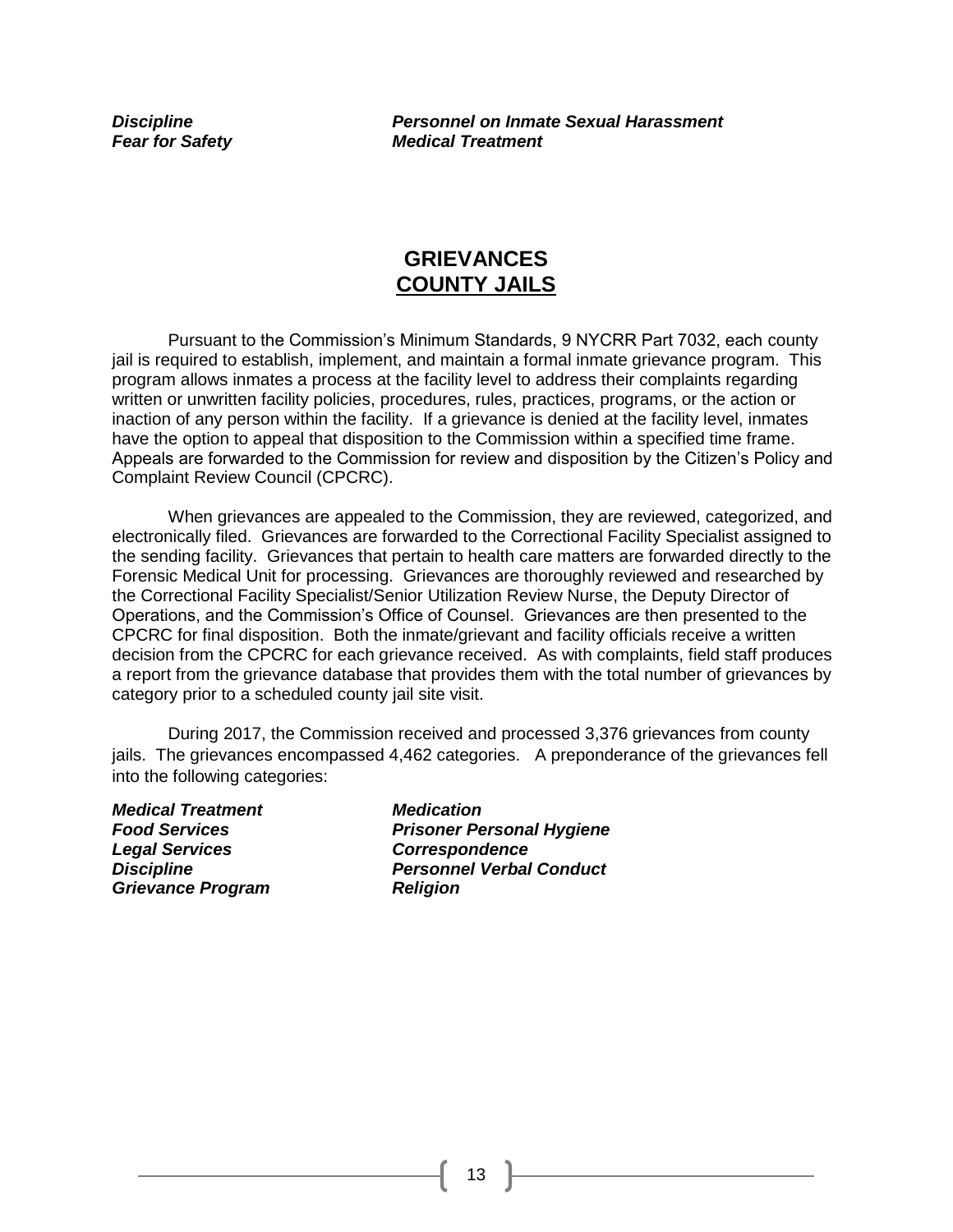## **CAPACITY MANAGEMENT**

At the end of 2017, there were approximately **71,000** persons incarcerated within New York State's prisons, local county jails, and the New York City Department of Correction (NYCDOC). As a result, inmate capacity management within various facilities can be problematic due to overcrowding. The Commission continually monitors the capacities of these facilities via a daily electronic population reporting system for county jails and jails operated by the New York City Department of Correction, and via facsimile for state prisons correctional facilities.

### **MAXIMUM FACILITY CAPACITY**

In 2017, SCOC revised the Maximum Facility Capacity ratings at the following facilities:

Montgomery County Jail – In 2017, the Commission added two (2) beds to the jail's capacity as it converted a multi-purpose room into dormitory housing.

Nassau County Jail – In 2017, the Commission revised the facility's capacity rating, in part, due to the disrepair of certain housing areas. The revision also reflected the removal of three cells, as they were converted to storage space.

Onondaga County Penitentiary – In 2017, the Commission increased the facility's capacity by 12 beds, as additional space in the gymnasium was garnered through the relocation of equipment and storage items.

Ontario County Jail - In 2017, the Maximum Facility Capacity rating for the Ontario County Jail was reduced by 48 beds (two housing areas) due to the significant security staff shortages experienced by the facility. Reinstatement of the beds will be considered when required staffing levels have been reached and maintained.

Otsego County Jail – In 2017, the Commission reduced the jail's capacity by four (4) beds, as they were no longer being utilized.

Suffolk County Riverhead Facility – In 2017, the Commission revised the facility's capacity by adding permanent beds to dormitory housing areas.

Suffolk County Yaphank Facility – In 2017, the Commission revised the facility's capacity on two occasions, taking into account either the closure of beds due to renovation projects or reinstatement of beds upon completion of renovation projects.

Ulster County Jail – In 2017, the Commission reduced the jail's capacity by 30 beds, as the second bunk in 30 cells was never installed. Such reduction did not impact jail operations.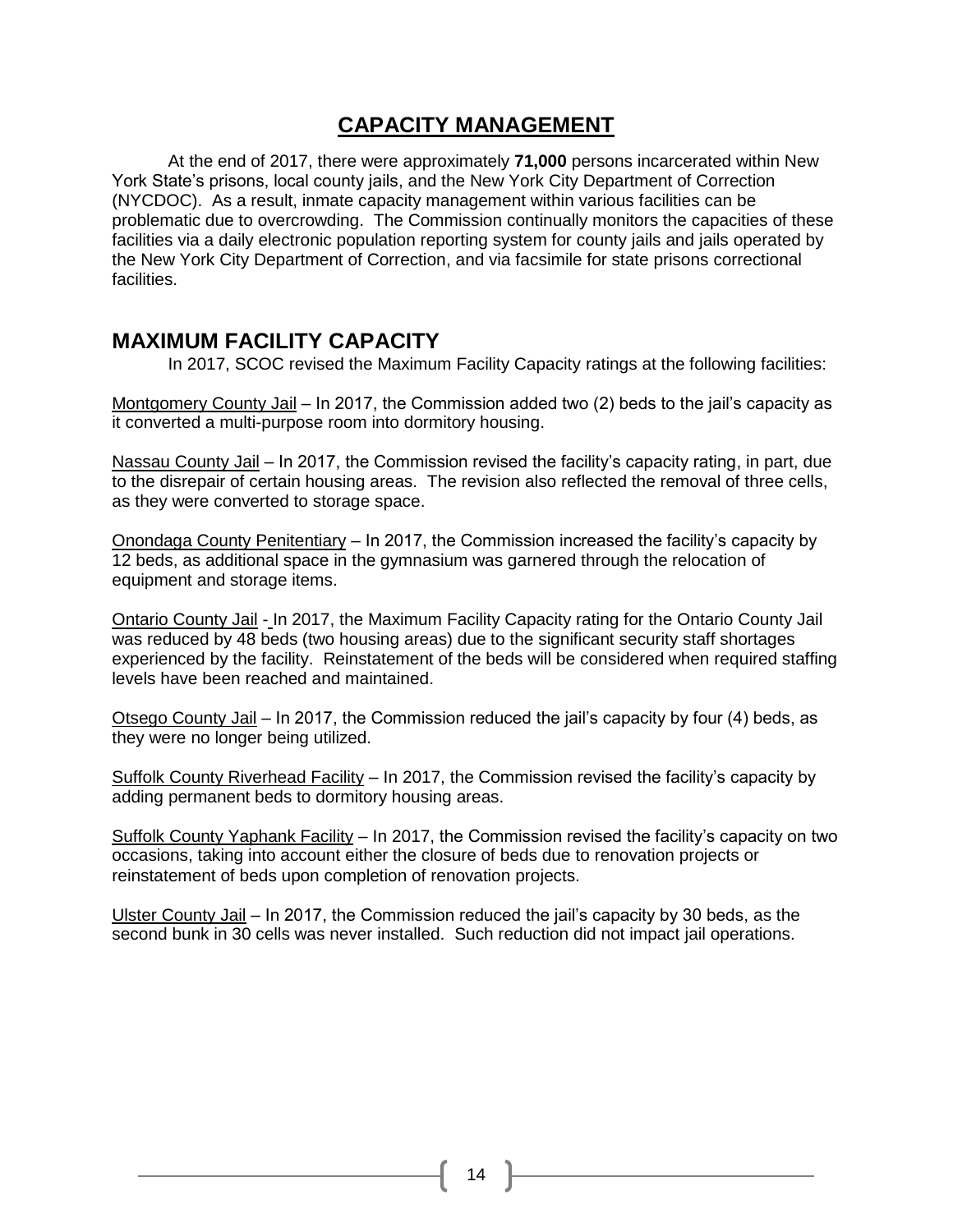### **VARIANCES**

State and Local correctional facilities, including police department lockups are permitted to apply for variance relief of applicable Minimum Standard regulations of which they cannot achieve compliance. Variance approvals provide facilities short-term relief from certain regulations contingent upon implementation of a plan to achieve compliance. Variance requests fall into two categories – Capacity and Non-capacity

### **Capacity Variances**

Correctional facilities may request capacity relief from 9 NYCRR, Part 7040 when experiencing overcrowding. Below is the status of those facilities which previously received capacity variance relief from the Commission

Cortland County Jail – In 2017, the Commission approved continuation of a variance which provides 3 additional beds to assist the county with overcrowding. Such approval is predicated on the county's continued efforts to address the jail's overcrowding. The Commission continues to work with Cortland County as they move forward with either adding capacity to the existing facility or constructing a new stand-alone facility.

Dutchess County Jail – In 2017, the Commission approved continuation of a variance which provides 200 additional temporary beds (modular housing units) to assist the county with overcrowding. Such approval is predicated on the county's continued efforts to address the jail's overcrowding. The Commission continues to work with Dutchess County as it moves forward with a major jail expansion project.

Genesee County Jail - In 2017, the Commission approved continuation of a variance which provides 18 additional beds to assist the county with overcrowding. Such approval is predicated on the county's continued efforts to address the jail's overcrowding. The Commission continues to work with Genesee County as it moves forward with a new jail project.

Niagara County Jail - In 2017, the Commission approved continuation of a variance which provides 56 additional beds to assist the county with overcrowding. Such approval is predicated on the county's continued efforts to address the jail's overcrowding. The Commission continues to work with Niagara County as it moves forward with a study to replace older linear housing areas with a Direct Supervision expansion.

Saratoga County Jail - In 2017, the Commission approved continuation of a variance which provides 48 additional beds to assist the county with overcrowding. Such approval is predicated on the county's continued efforts to address the jail's overcrowding. The Commission continues to work with Saratoga County as it moves forward with a feasibility study to expand the current jail.

Tompkins County Jail - In 2017, the Commission revoked a variance which provided 18 additional beds to the county for over 20 years to assist with overcrowding. However, the facility elected not to add capacity as part of its long-term overcrowding initiatives.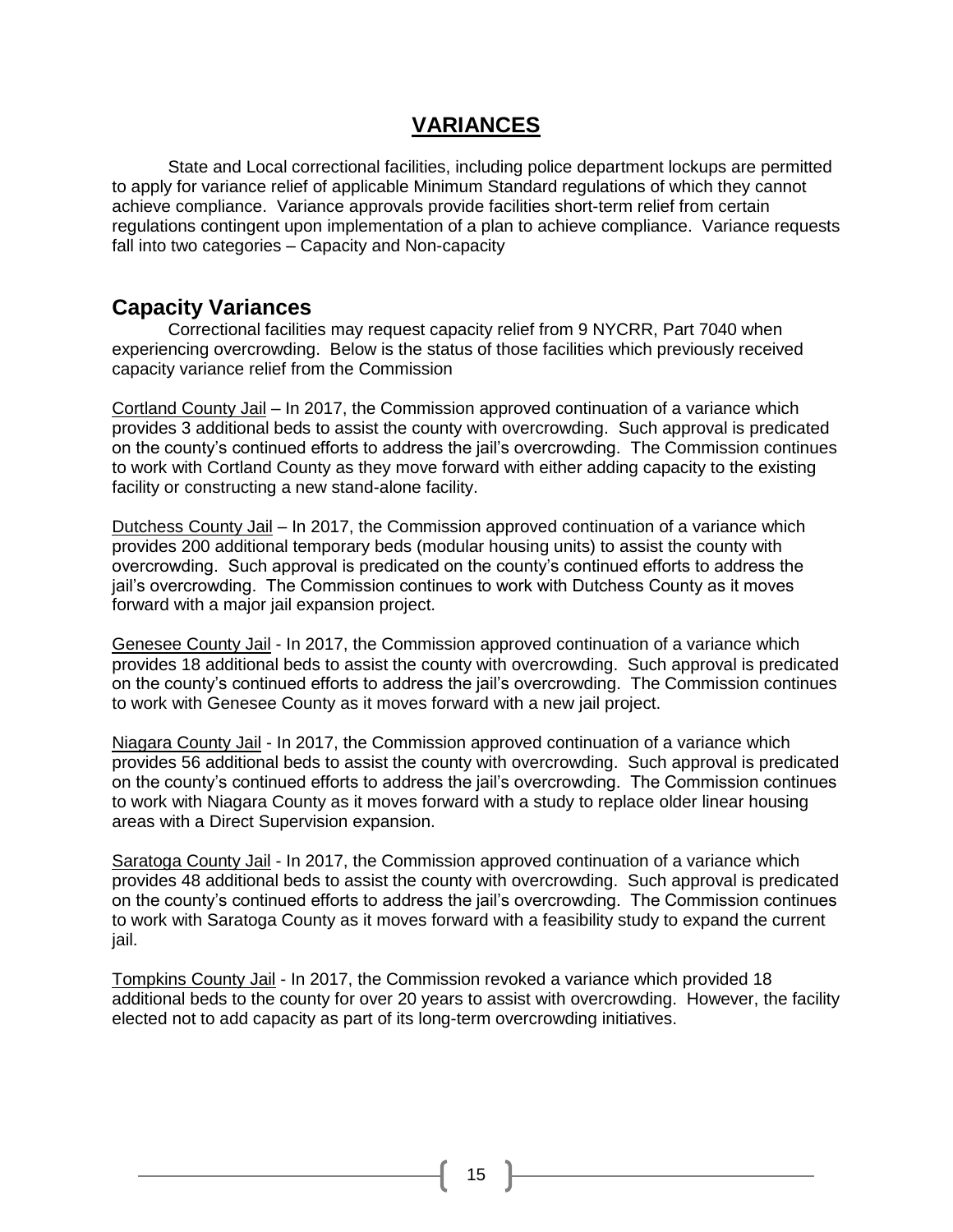### **Non-Capacity Variances**

Correctional facilities may request relief from various Minimum Standard regulations, including non-capacity requirements. Below is the status of those facilities which previously received variance relief from the Commission

Greene County Jail - In 2017, the Commission approved continuation of a variance which permits the use of an outdoor exercise area that does not meet square footage requirements. The Commission continued work with Greene County throughout 2017 as it considered multiple options to either renovate the current jail or construct a new stand-alone facility.

Herkimer County Jail - In 2017, the Commission approved continuation of a variance which permits the use of an outdoor exercise area that does not meet square footage requirements. The Commission continued work with Herkimer County throughout 2017 as it moved forward with plans to construct a new correctional facility.

## **STAFFING SERVICES**

Commission Minimum Standards, 9 NYCRR Part 7041, Staffing Requirements, provide that the Commission shall determine the minimum number of staff necessary to operate each county jail. County jails are unique institutions with wide variation in size, age, and configuration. Each jail must be staffed in a cost-effective manner that also provides for adequate levels of inmate supervision, and for staff and public safety. The Commission provides the correctional staffing services for all county correctional facilities. Commission staffing specialists travel to facilities upon either the request of a Sheriff, Commissioner of Correction or determination by SCOC that a staffing analysis requires revision. The construction of any new county correctional facility requires completion of a new staffing analysis. The staffing assessment is based on specific correctional functions outlined in Minimum Standard regulations, physical plant configuration, inmate population trends, and other factors unique to a particular correctional facility. If warranted, additional discussions pertaining to staffing levels will be conducted. The Commission affords timely security staffing expertise not available in localities, eases the local criminal justice budget process and promotes local government confidence in the safety of widely disparate facilities.

During the 2017, three staffing analysis were by Field Operations staff:

- Rensselaer County Jail Position and Staffing Analysis was revised to reflect the redeployment (approved by SCOC) of a supervisory position.
- Schuyler County Jail Position and Staffing Analysis was reviewed during an initial visit. Such review is ongoing.
- Onondaga County Justice Center A review of the Position and Staffing Analysis was completed and would have required additional staffing positions. However, effective January 1, 2018, the Onondaga County Department of Correction (Penitentiary) merged with the Onondaga County Sheriff's Office. The aforementioned revised Position and Staffing Analysis has been put on hold to permit the Sheriff's Office sufficient time to review the staffing of both facilities to identify potential efficiencies and cost savings. The Commission will continue to work with the county in this endeavor.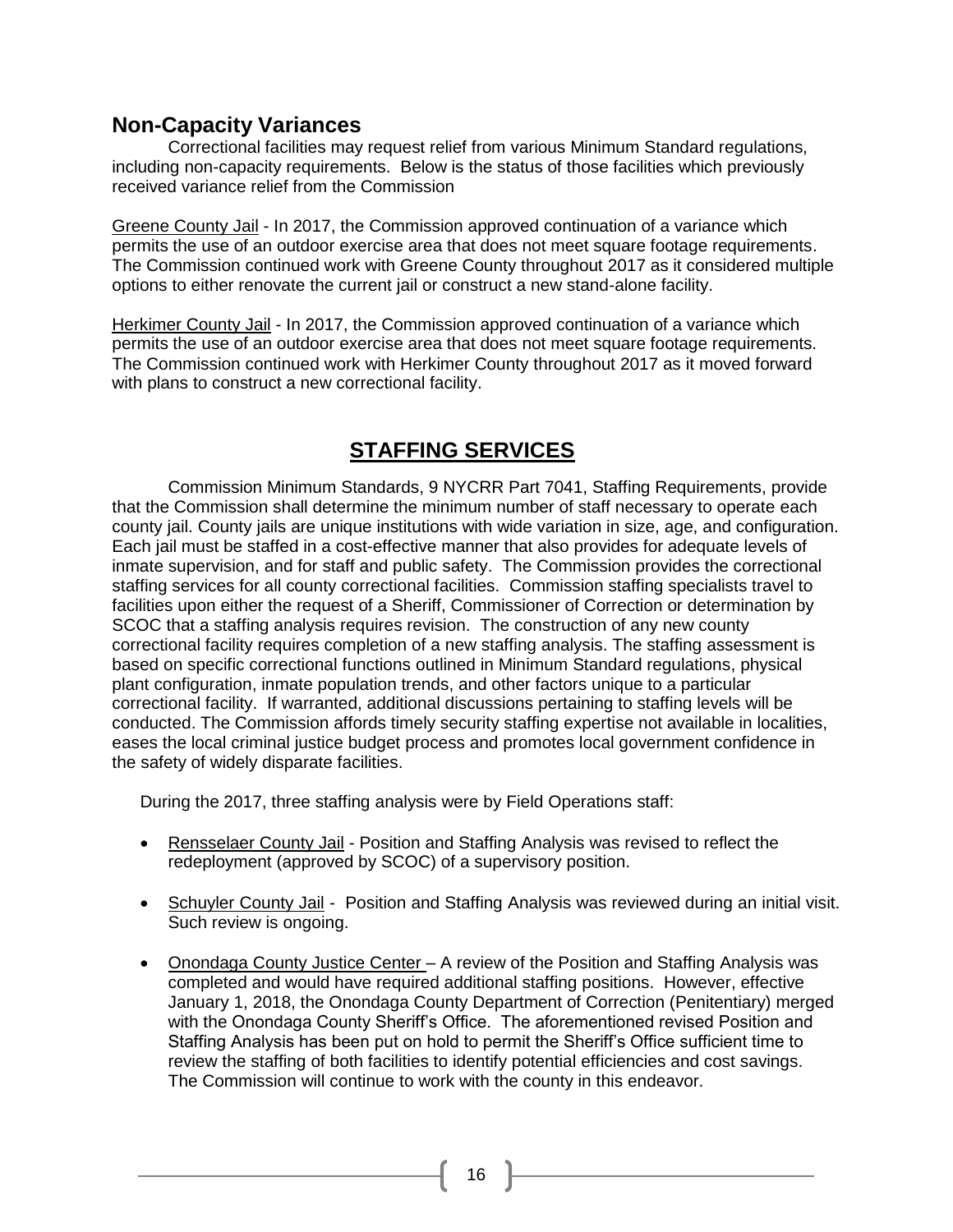### **FACILITY PLANNING AND IMPROVEMENT**

The basic function relegated to Facility Planning and Improvement is set forth in two areas of New York State Law. According to NYS Correction Law, section 45(10), the State Commission of Correction shall "approve or reject plans and specifications for the construction or improvement of correctional facilities."

The second area is found in County Law, Section 216. This statute states: "No site or location for any county jail shall be selected or acquired by such board of supervisors which shall not have been approved by the state commission of correction."

Construction/renovation projects are submitted to the Commission frequently by county jails, jails operated by the New York City Department of Correction, state correctional facilities operated by the Department of Corrections and Community Supervision, secure centers operated by the Office of Children and Family Services, and detention areas operated by local police departments. Projects range from window and lock replacement to new stand-alone correctional facilities. In addition, in 2017, SCOC was tasked with oversight of Specialized Secure Detention facilities for older youth, as part of the Raise the Age legislation. This includes the review and approval or denial of construction and/or renovation plans for SSD facilities.

The Commission provides technical planning, capital project development, and construction plan review services for the development of new correctional facilities. The Commission has viewed the modernization of an aging and overcrowded local correctional infrastructure as a major priority. The agency reviews and approves site selection and construction plans, monitors progress, and assists in problem identification and solution. In carrying out these tasks, staff responsibility goes far beyond the simple review of blueprints and plans. Particular attention is directed to compliance with minimum standards and maximizing physical plant and operational efficiencies to the extent possible. Additionally, Commission staff provides local decision makers with technical assistance to help assure the jurisdiction of satisfactory, safe and secure methods of incarcerating offenders in a cost-effective manner.

In 2017, a total of 123 construction/renovation projects were submitted to the Commission for review at its monthly meetings. Out of the 123 projects:

#### *87 were approved 31 were waived (did not require presentation at monthly meeting) 5 were denied*

Also, a total of seven (7) change order requests were submitted to the Commission in 2017. Such requests are submitted when a facility wishes to make adjustments to securityrelated portions of a project previously approved by the Commission.

The Commission worked with the following jurisdictions with respect to planning of SSD facilities: *Albany County Erie County New York City Nassau County Onondaga County Monroe County Rockland County*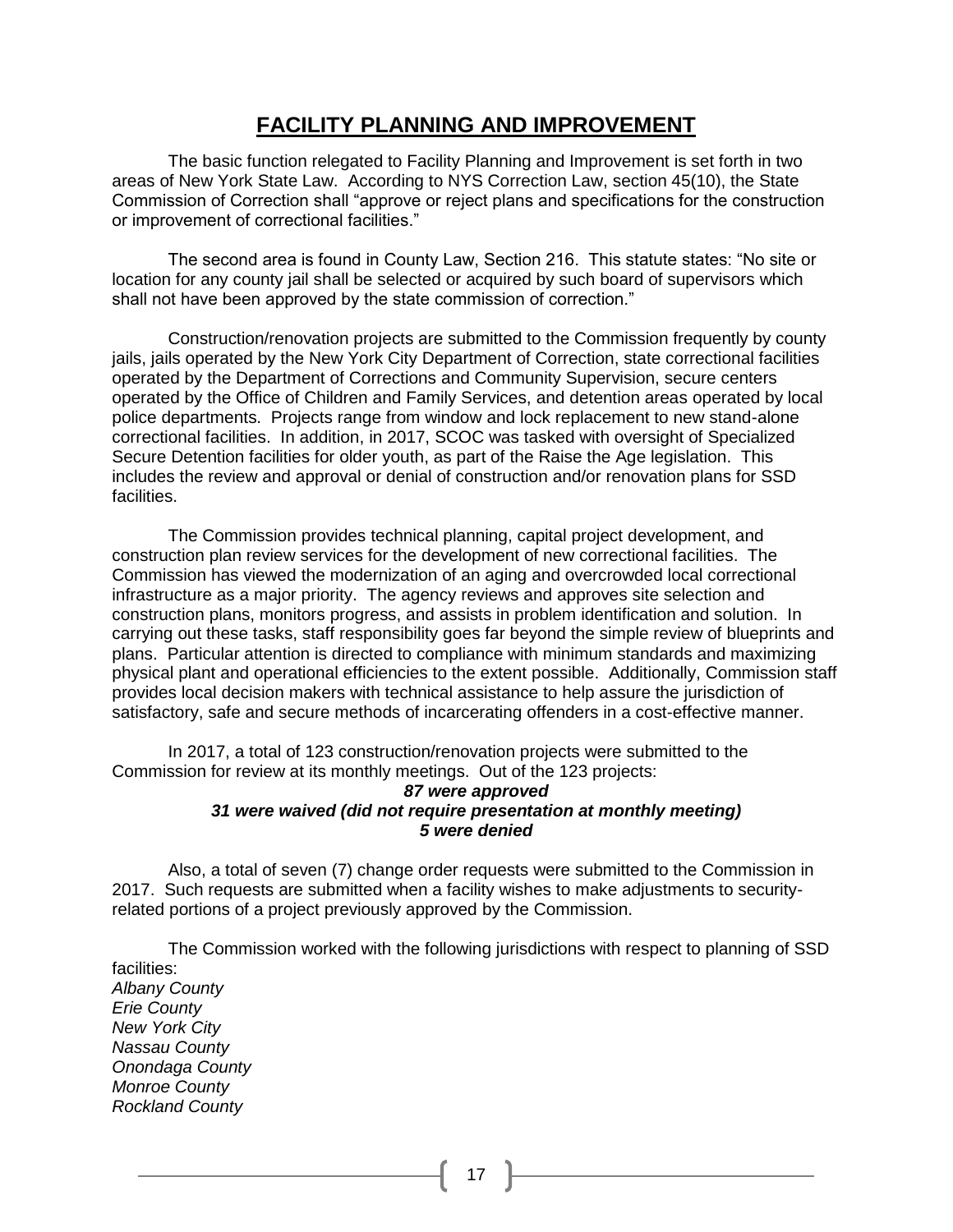*St. Lawrence County Steuben County Suffolk County Warren County Westchester County*

## **CHAIRMAN'S MEMORANDA**

The Commission is a key player in the delivery of salient correctional management information and education to county correctional facilities. The Chairman's Memorandum, a bulletin that is sent to all county sheriffs and administrators of correctional facilities and police departments, is an efficient vehicle for the delivery of such information. Chairman's Memoranda are available on the Commission's website. In 2017, the following Memoranda were issued:

Chairman's Memorandum # 1-2017 Annual Report of Pregnant Inmate Restraints

Chairman's Memorandum # 2-2017 Feminine Hygiene Products in Lockups (announcement of new Minimum Standard Regulation)

Chairman's Memorandum # 3-2017 Enactment of Raise the Age legislation

Chairman's Memorandum # 4-2017 Revisions to Quarterly Classification Report

# **INVESTIGATIONS (NON- MEDICAL)**

### Batavia Police Department

SCOC staff investigated the attempted suicide of a prisoner being held in a detention cell pending arraignment. The investigation found that department staff violated Minimum Standard regulations concerning prisoner supervision and securement of firearms. The Commission continues to work with the department in addressing these violations.

### **Erie County Correctional Facility**

SCOC staff completed an on-site investigation into the assault of inmate Carl Miller. Miller was assaulted in his assigned housing areas by another inmate. The assault resulted in significant injuries and required Miller's hospitalization for several weeks. The investigation found that multiple staff failed to take appropriate action when Miller requested protective custody status, as he was in fear for his safety. Further, staff were found to have violated several Minimum Standard regulations concerning security and supervision. The report resulted in numerous operational changes.

18 **F**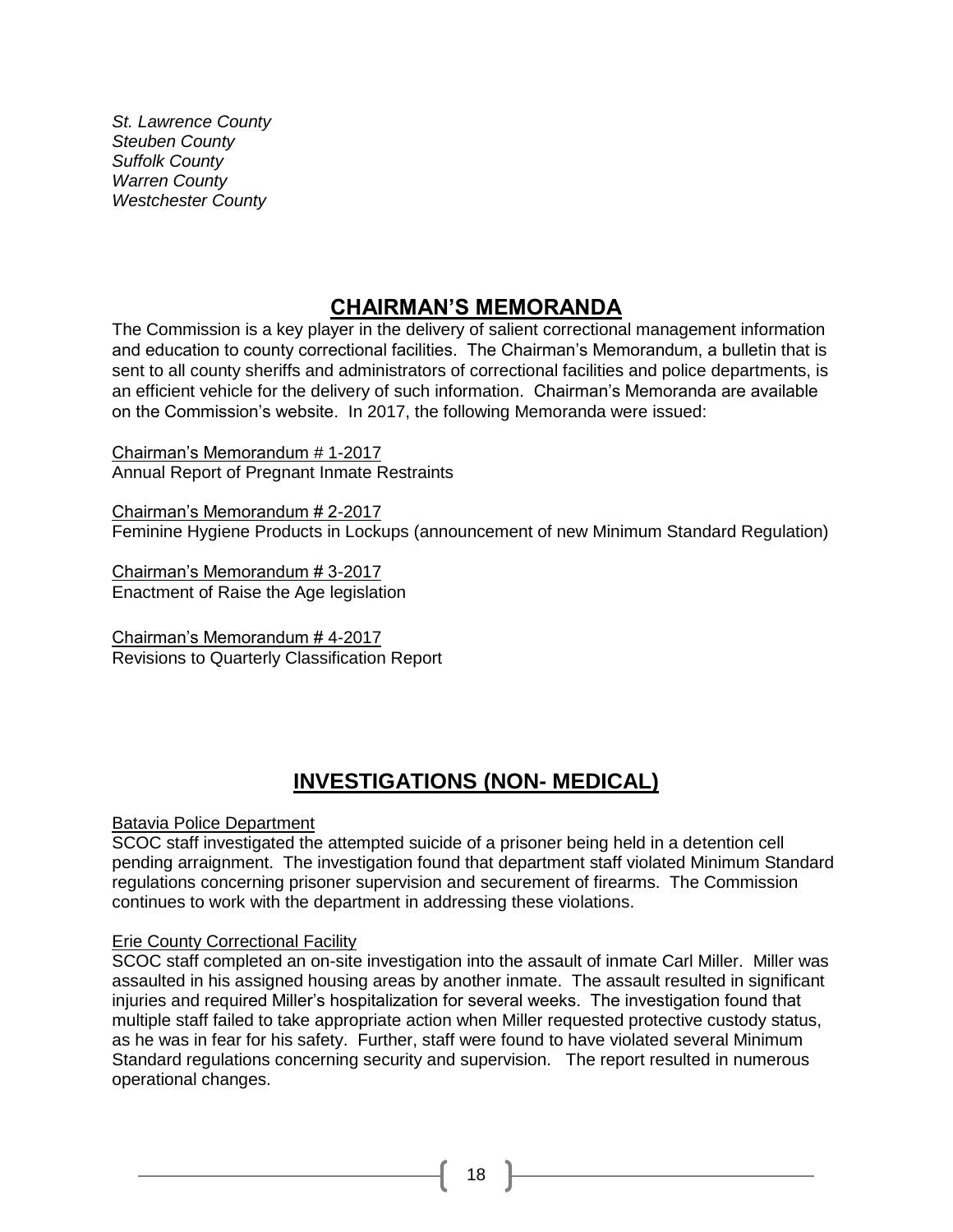#### Herkimer County Sheriff's Office

SCOC completed an investigation into the escape of inmate Megan Quackenbush from the Ilion Village Court while in the custody of the Herkimer County Sheriff's Office. Quackenbush escaped by unlocking and exiting a bathroom window. She was apprehended moments later. The investigation found that department staff failed to properly supervise Quackenbush while at the village court.

#### Steuben County Sheriff's Office

SCOC staff investigated the escape of inmate Jasun Shepard during a court appearance at the Hornell City Court. Shepard escaped while being escorted out of the court en route to a transport vehicle. He was apprehended moments later. The investigation revealed that staff failed to observe that Shepard released one of his leg shackles, aiding in his escape.

#### Wayne County Jail

SCOC completed an on-site investigation into the escape of inmate Shaun Meacham from the Wayne County Jail. The investigation found that Meacham escaped by posing as a "weekender" inmate and walked out of the jail with other inmates being released after completing their weekend sentences. The investigation found that department staff violated facility and Minimum Standard regulations concerning inmate supervision as well as other generally-accepted security practices. The report resulted in numerous operational changes.

# **FORENSIC MEDICAL UNIT**

The Forensic Medical Unit is a Field Operations unit within the State Commission of Correction. This unit is tasked with fulfilling the health care oversight mandate of Correction Law, Article 3 by providing the SCOC and its Medical Review Board (MRB) with expertise in the investigation of inmate mortality and the evaluation of state and local correctional facility health care delivery. The unit also provides technical assistance to state and local correctional facilities for the improvement of health care delivery. Technical assistance is regularly provided in the development of health care delivery procedures, including tuberculosis control, occupational health and safety, health care staffing, health facility designs and handling of pharmaceuticals, among others. Each year a number of New York's jails are visited by trained health care system evaluators. Health care delivery systems are evaluated in each facility, recommendations are made and technical assistance is rendered. The Forensic Medical Unit also presents its cases to the MRB, investigates medical grievances and complaints, and conducts various special investigations as directed by the Commission. This includes the following activities:

- Field mortality investigation;
- Health services evaluation;
- Standards development and compliance;
- Resolution of complaints and grievances;
- Collection and interpretation of data and statistics;
- Development and administration of technical assistance programs; and
- Policy formulation and advice.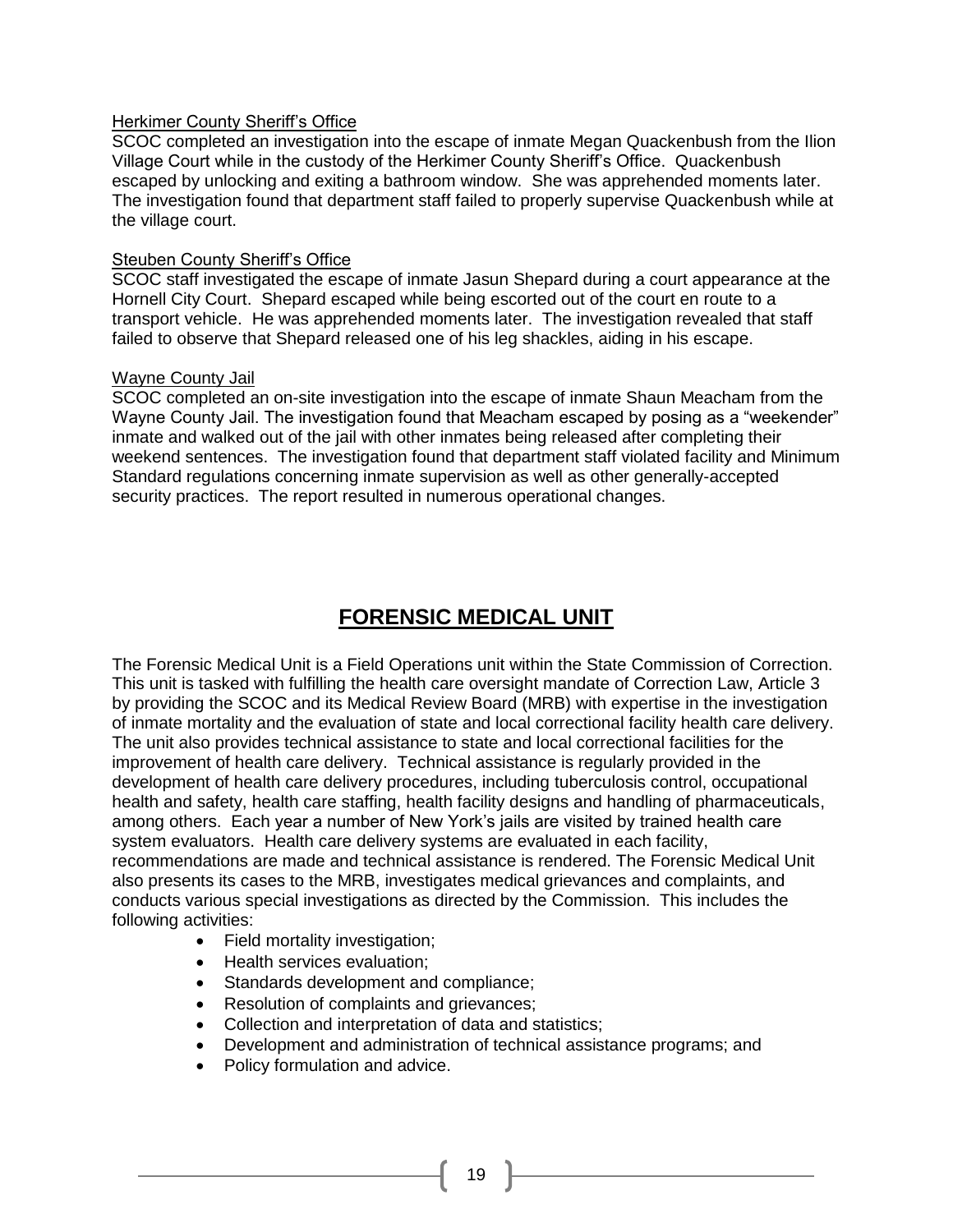#### **Mortality Investigations**

In 2017, the State Commission of Correction's Forensic Unit conducted 70 mortality investigations and one Special Investigation. Those cases and their corresponding facilities are as follows:

| PEDRO FLECHA-SANCHEZ 2015-M-018 |            | MONROE CJ                | <b>HOMICIDE</b>         |
|---------------------------------|------------|--------------------------|-------------------------|
| JARROD HURLEY                   | 2015-M-144 | <b>LEWIS CJ</b>          | <b>SUICIDE</b>          |
| <b>EMANUEL MCELVEEN</b>         | 2016-M-105 | NASSAU CJ                | <b>NATURAL</b>          |
| <b>WILLIAM SATCHELL</b>         | 2016-M-040 | <b>NASSAU CJ</b>         | <b>NATURAL</b>          |
| MICHAEL CULLUM                  | 2016-M-140 | NASSAU CJ                | <b>NATURAL</b>          |
| <b>CHARLES ALLAWAY</b>          | 2014-M-109 | WYOMING CF<br>ATTICA CF  | <b>NATURAL</b>          |
| <b>THOMAS BOKER</b>             | 2014-M-108 | ATTICA CF                | <b>NATURAL</b>          |
| YUSEF BROWN                     | 2012-M-153 | ATTICA CF                | <b>NATURAL</b>          |
| PAUL CANDELA                    | 2015-M-012 | <b>COXSACKIE CF</b>      | <b>SUICIDE</b>          |
| ANGEL CORDERO                   | 2013-M-098 | NYPD 88 <sup>™</sup> PCT | <b>NATURAL</b>          |
| <b>KENAN DAVIS</b>              | 2015-M-068 | NYC DOC GMDC             | <b>SUICIDE</b>          |
| RODNEY LIGHTNER                 | 2014-M-070 | NYC DOC GRVC             | <b>UNKNOWN</b>          |
| JEROME MURDOUGH                 | 2014-M-026 | NYC DOC AMKC             | <b>HOMICIDE</b>         |
| <b>MICHAEL SNYDER</b>           | 2014-M-121 | <b>GREAT MEADOW CF</b>   | <b>NATURAL</b>          |
| RONALD SPEAR                    | 2012-M-154 | NYC DOC NIC              | <b>HOMICIDE</b>         |
| <b>TERRENCE DUNCAN</b>          | 2015-M-097 | SCHENECTADY CJ           | <b>NATURAL</b>          |
| <b>TANYA FENSKE</b>             | 2015-M-110 | ONONDAGA JC              | <b>SUICIDE</b>          |
| RICHARD GONZALEZ                | 2015-M-123 | NYC DOC AMKC             | <b>OTHER</b>            |
| ANGEL PEREZ-RIOS                | 2016-M-014 | NYC DOC AMKC             | <b>SUICIDE</b>          |
| <b>JARRED BEAVER</b>            | 2016-M-186 | <b>CHEEKTOWAGA PD</b>    | OTHER-OD                |
| RAYNETTE TURNER                 | 2015-M-093 | MT. VERNON PD            | <b>NATURAL</b>          |
| <b>WILLIAM RATHBUN</b>          | 2015-M-143 | <b>CHEEKTOWAGA PD</b>    | OTHER-OD                |
| <b>ROBERT GEE</b>               | 2015-M-089 | CHAUTAUQUA CJ            | <b>SUICIDE</b>          |
| <b>CHRISTIAN HALEY</b>          | 2014-M-139 | NYC DOC VCBC             | <b>NATURAL</b>          |
| RENE IRIZARRY                   | 2015-M-063 | <b>GREAT MEADOW CF</b>   | <b>NATURAL</b>          |
| MICHAEL JACOBS                  | 2015-M-026 | <b>COXSACKIE CF</b>      | <b>SUICIDE</b>          |
| RICHARD MATT                    | 2015-M-079 | CLINTON CF<br>ALBANY CJ  | <b>HOMICIDE</b>         |
| MICHAEL O'BRIEN                 | 2015-M-092 |                          | <b>SUICIDE</b>          |
| SHANDI PARISI                   | 2015-M-142 | ORANGE CJ                | <b>SUICIDE</b>          |
| <b>DOUGLAS PUGSLEY</b>          | 2014-M-078 | <b>FRANKLIN CF</b>       | <b>NATURAL</b>          |
| <b>DENIS VACHON</b>             | 2015-M-127 | BROOME CJ                | <b>SUICIDE</b>          |
| SEAN VALGEAN                    | 2015-M-004 | NYC DOC QUEENS CT        | OTHER-OD                |
| JAIRO POLANCO-MUNOZ 2016-M-033  |            | NYC DOC MDC              | <b>SUICIDE</b>          |
| <b>ROBERT BROWN</b>             | 2016-028   | <b>GREEN HAVEN CF</b>    | <b>NATURAL</b>          |
| <b>JULIO GONZALEZ</b>           | 2016-M-147 | <b>CLINTON CF</b>        | <b>NATURAL</b>          |
| RYAN MCNAUGHTON                 |            | 2016-M-167 CLINTON CF    | <b>SUICIDE</b>          |
| <b>LEONIDAS COTSIFAS</b>        | 2016-M-137 | <b>GREEN HAVEN CF</b>    | OTHER-OD                |
| <b>KURT GORIN</b>               | 2015-M-141 | <b>GREEN HAVEN CF</b>    | OTHER - OD              |
| <b>JAVON ROGERS</b>             | 2016-M-103 | SOUTHPORT CF             | <b>SUICIDE</b>          |
| <b>GORDON CONKLIN</b>           | 2015-M-141 | SOUTHPORT CF             | <b>SUICIDE</b>          |
| <b>WILLIAM LASHEN</b>           | 2017-M-006 | <b>GREEN HAVEN CF</b>    | <b>NATURAL</b>          |
| <b>JAMAL SINCLAIR</b>           | 2015-M-102 | <b>MOHAWK CF</b>         | <b>NATURAL</b>          |
| <b>DONALD JOHNSON</b>           | 2016-M-183 | <b>CAYUGA CJ</b>         | <b>SUICIDE</b>          |
| SHADE SCOTT                     | 2014-M-107 | <b>ATTICA CF</b>         | <b>OTHER - ACCIDENT</b> |
| <b>STEPHEN NOLL</b>             | 2015-M-016 | <b>CLINTON CF</b>        | <b>SUICIDE</b>          |
| PEDRO TAPIA                     | 2015-M-066 | NYPD 121ST PCT           | <b>SUICIDE</b>          |
| <b>ALEX RAMOS</b>               | 2015-M-101 | <b>MOHAWK CF</b>         | <b>HOMICIDE</b>         |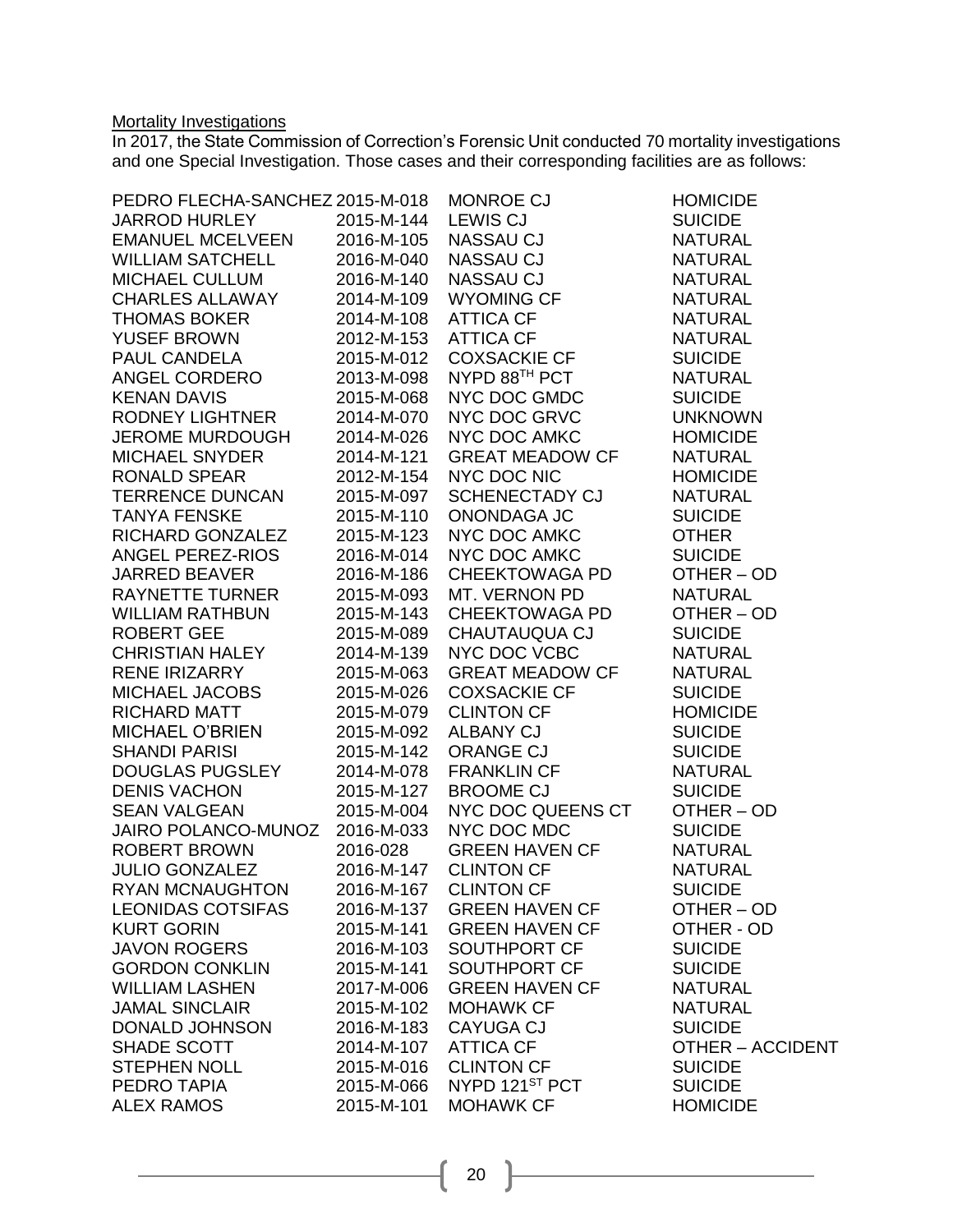| HARRY BOZIER              | 2015-M-154 | WESTCHESTER CJ                                          | OTHER-OD        |
|---------------------------|------------|---------------------------------------------------------|-----------------|
| RONALD RHODES             | 2016-M-066 | DOWNSTATE CF                                            | <b>NATURAL</b>  |
| JEREMIAH STERRETT         | 2015-M-138 | ERIE HC                                                 | <b>NATURAL</b>  |
| RICHARD VALENTIN          | 2015-M-084 | SING SING CF                                            | <b>NATURAL</b>  |
| <b>EVONNE WILLIAMS</b>    | 2015-M-125 | BEDFORD HILLS CF                                        | <b>SUICIDE</b>  |
| JOSEPH SCHLUM             | 2016-M-116 | FIVE POINTS CF                                          | <b>NATURAL</b>  |
| SAMUEL HARRELL            | 2015-M-050 | FISHKILL CF<br>MARCY CF<br>GROVELAND CF<br>SING SING CF | <b>HOMICIDE</b> |
| <b>DEREK MCIVER</b>       | 2015-M-061 |                                                         | <b>NATURAL</b>  |
| MICHAEL CAREY             | 2015-M-048 |                                                         | <b>NATURAL</b>  |
| <b>MARLIN KEMP</b>        | 2016-M-098 |                                                         | <b>NATURAL</b>  |
| STANLEY KARASOULAS        | 2016-M-022 | SING SING CF<br>ELMIRA CF                               | <b>SUICIDE</b>  |
| <b>WILLIAM DOLANSKY</b>   | 2016-M-024 |                                                         | <b>SUICIDE</b>  |
| LUIS RODRIGUEZ            | 2016-M-052 | MONROE CJ                                               | <b>NATURAL</b>  |
| WILLIAM BRENNAN           | 2015-M-129 | SHAWANGUNK CF                                           | <b>NATURAL</b>  |
| <b>ANTHONY BRZEZOWSKI</b> | 2016-M-028 | MONROE CJ                                               | <b>NATURAL</b>  |
| RODNEY CALLOWAY           | 2015-M-056 | ATTICA CF                                               | <b>HOMICIDE</b> |
| <b>WILLIAM CULLEN</b>     | 2015-M-136 | CLINTON CF                                              | <b>NATURAL</b>  |
| <b>MARK KOKI</b>          | 2015-M-140 | WENDE CF                                                | OTHER-OD        |
| <b>TREVOR ROBERTS</b>     | 2015-M-136 | RIVERVIEW CF                                            | <b>HOMICIDE</b> |
| <b>MALIQUE ROGERS</b>     | 2015-M-052 | CAPE VINCENT CF                                         | <b>NATURAL</b>  |
| RICARDO SANTIAGO          | 2015-M-141 | NYC DOC AMKC                                            | <b>NATURAL</b>  |
| <b>RICKY THOMAS</b>       | 2015-M-067 | WENDE CF                                                | <b>NATURAL</b>  |
| NICHOLAS SOUZA            | 2015-M-087 | NYPD BRONX CT                                           | OTHER - OD      |
| Special Investigation:    |            |                                                         |                 |
| DAVID FOLTZ               |            | 2016-Special MONROE CJ SUICIDE ATTEMPT                  |                 |

### **Technical Assistance**

#### Workshop Presentations

Forensic Medical Unit staff conducted a series of jail nursing education seminars throughout the state. Topics covered included Minimum Standards, Admissions, Medication Delivery, and Documentation. These seminars were presented at:

*Saratoga County Cayuga County Allegany County*

Construction, Expansion or Planning of Health Care Facilities

Broome County Jail - Infirmary Schoharie County Jail Westchester County Jail – Infirmary and Constant Watch Area

#### **Monitoring**

DOCCS Self-Inflict Injuries/Suicide Attempts Medical/Mental Health PD Reportable Incidents Medical/Mental Health Local Facilities Reportable Incidents

Training Attended

New Jail Transition Training – Sullivan County HIV/AIDS Symposium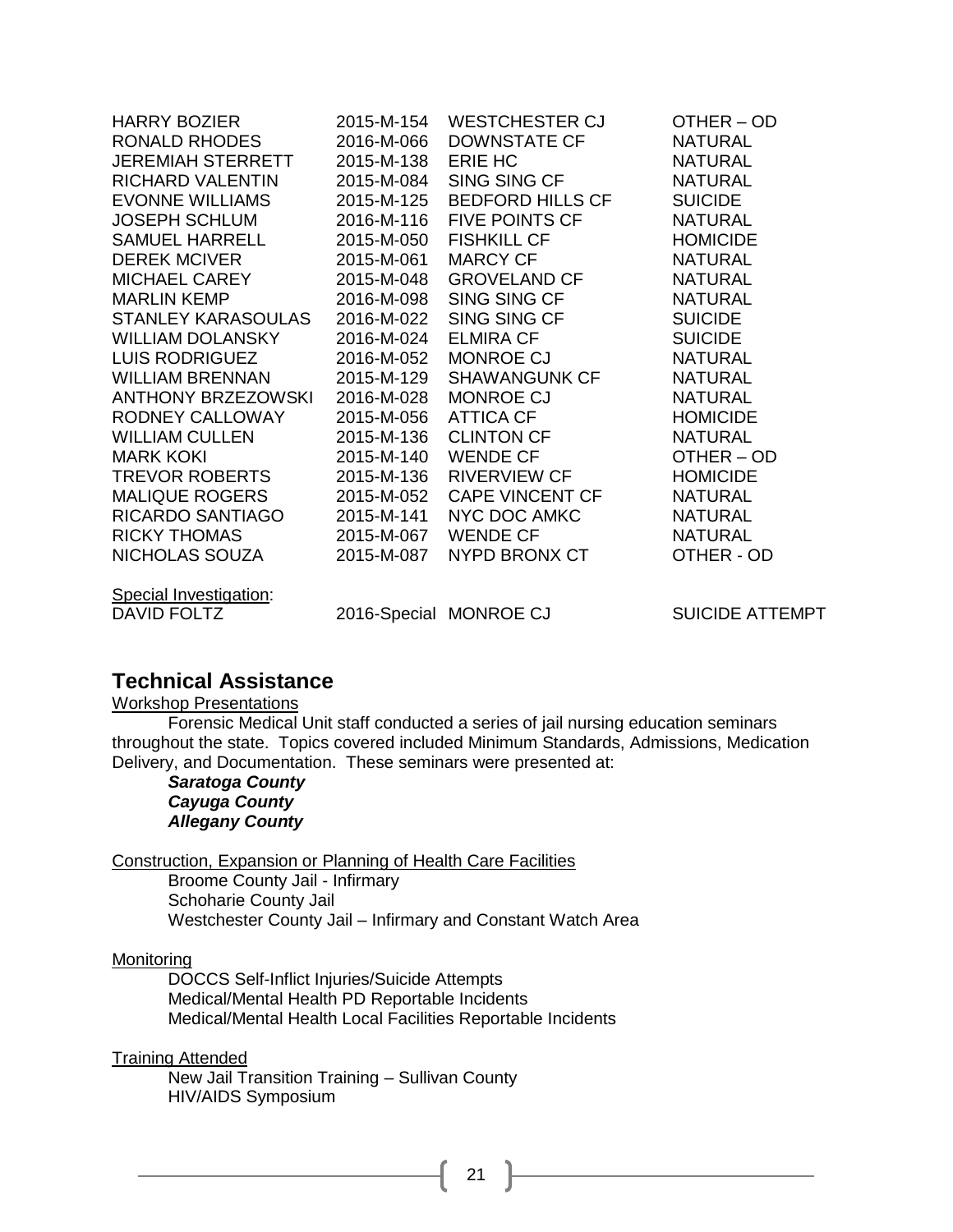Interagency Cooperation

Throughout 2017, the Commission worked with various state agencies to improve the health care delivery in correctional facilities. Such agencies included:

New York State Office of Attorney General – Healthcare Bureau New York State Department of Corrections and Community Supervision Health Services New York State Office of Mental Health New York State Department of Health - Office of Professional Medical Conduct New York State Education - Office of the Professions New York State Department of Corrections and Community Supervision Office of Health Services and Office of Special Investigation, Review of Mortality Cases New York State AIDS Institute New York State Sheriffs' Association

## **Mental Health and Suicide Prevention**

During the 1970's and early 1980's, suicide was the leading cause of death in county jails and preventable suicide emerged as a major source of successful litigation against local government. The Commission, in conjunction with the NYS Office of Mental Health (OMH), researched, developed and obtained federal financing for a state-of-the-art suicide prevention program that has yielded a sustained annual reduction in suicide of more than 70%, despite extraordinary increases in local inmate populations. The Commission and OMH deliver suicide prevention training to all incoming correction officers, either directly, or by offering training to established correctional staff who, in turn, trains their own incoming correction officers. The training conducted for incoming correction officers is an intensive eight-hour module.

Beginning in 2010, the Commission and OMH completed a comprehensive training curriculum revision, the first revision since 2000. New training manuals, screening guidelines, and videos were produced. An initial pilot training was conducted with county corrections and mental health instructions in June 2011. The new curriculum was revised and screening guidelines were officially released in November 2011.

### **Inmate Mortality During 2017**

The following table lists the numbers and causes of death for inmates in all correctional facilities in New York State during the year 2017. The Commission receives notice of each of these deaths within 6 hours of occurrence. Each case is separately investigated by the Commission's Forensic Medical Unit. Problematic cases are investigated in the field, carefully documented, presented to the Medical Review Board and published. In 2017, the Board and Commission published 64 reports in which recommendations to prevent similar recurrence and to improve medical and mental health care were made to correctional facility administrators.

Please see Inmate Mortality Table on next page.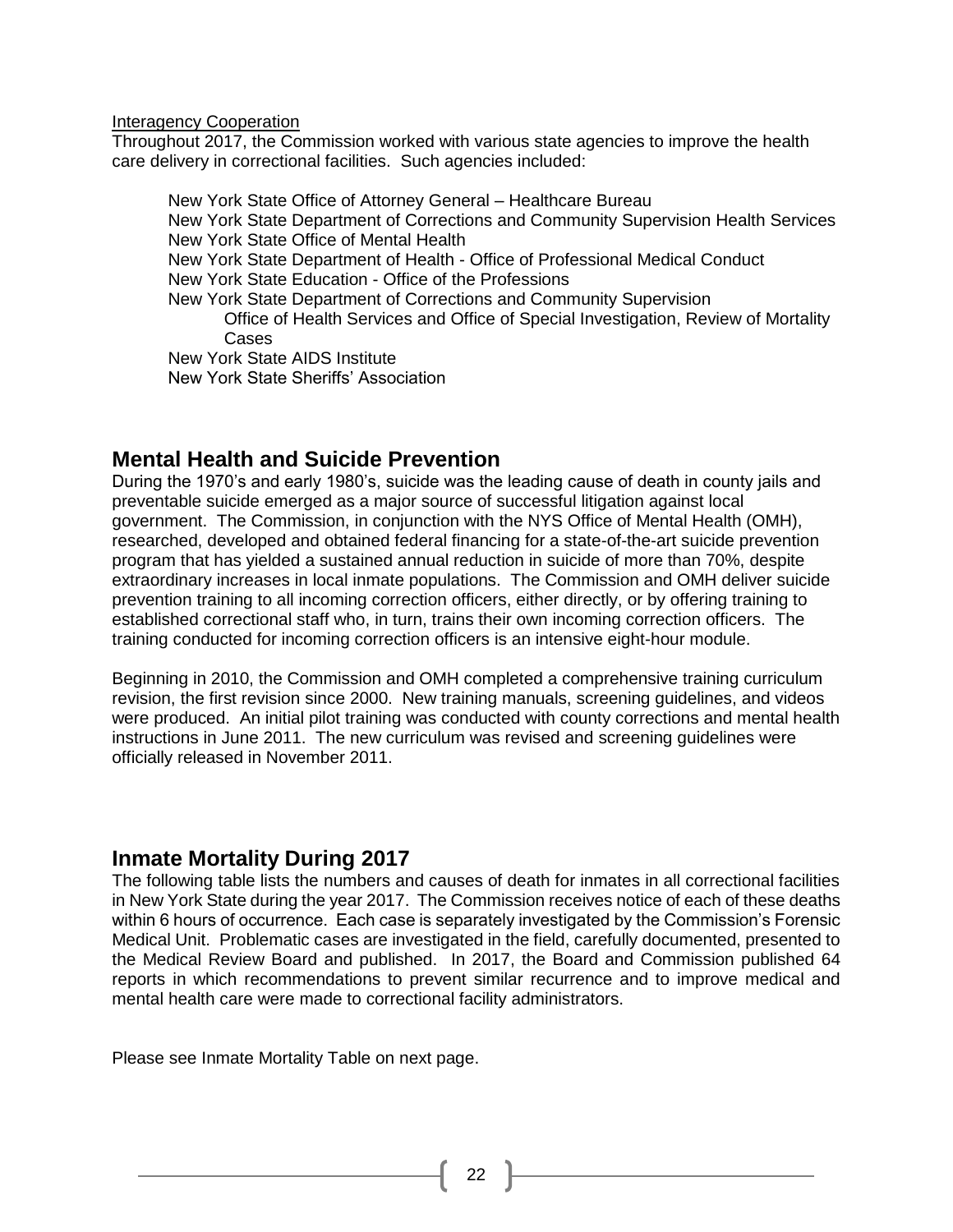|                        |    |     | SUICIDE   AIDS   NATURAL HOMICIDE UNKNOWN OTHER   TOTAL |   |     |
|------------------------|----|-----|---------------------------------------------------------|---|-----|
| <b>NYS DOCCS</b>       | 13 | 97  | 29                                                      | 2 | 143 |
| <b>COUNTY JAILS</b>    | 5  | 6   | 5                                                       |   | 16  |
| <b>NYCDOC</b>          |    | 2   | -                                                       | 2 | 6   |
| <b>POLICE LOCKUPS</b>  |    | በ   |                                                         |   |     |
|                        |    |     |                                                         |   |     |
| <b>NYCPD PRECINCTS</b> |    | Λ   | 3                                                       |   |     |
| <b>TOTAL</b>           | 19 | 105 | 39                                                      | 5 | 170 |

# **NEW INSTITUTION TRANSITION ASSISTANCE PROGRAM (NITAP)**

In the early 1990s, the Commission established a technical assistance program to assist jurisdictions in the planning, design, construction and opening of new correctional facilities. Such assistance provided includes, but not is limited, to:

- Review of and feedback on functional programs
- Review of and feedback on architectural drawings
- Delivery of informational workshop that prepares counties for the transition during construction and planning of opening and operating new facilities
- On-site assessments of jail transition team and construction progress
- Review of and feedback on operational documents such as policies and procedures, inmate handbook, training and move plans
- On-site monitoring of new jail opening
- On-site assessment of post-move operations

### Sullivan County

- In late 2016, Sullivan County broke ground on a new 256-bed county correctional facility.
- In April 2017, SCOC staff presented a three-day workshop in Sullivan County that focused on the various processes involved in the opening of a new correctional facility. Topics presented included development of operational documents, construction monitoring, inspection and testing of equipment and systems, training of staff and others, searches of the facility prior to opening, and preparation and implementation of a move plan.
- SCOC staff completed multiple on-site visits to assess progress in the jail's construction and preparation for its eventual opening tentatively scheduled for early 2019.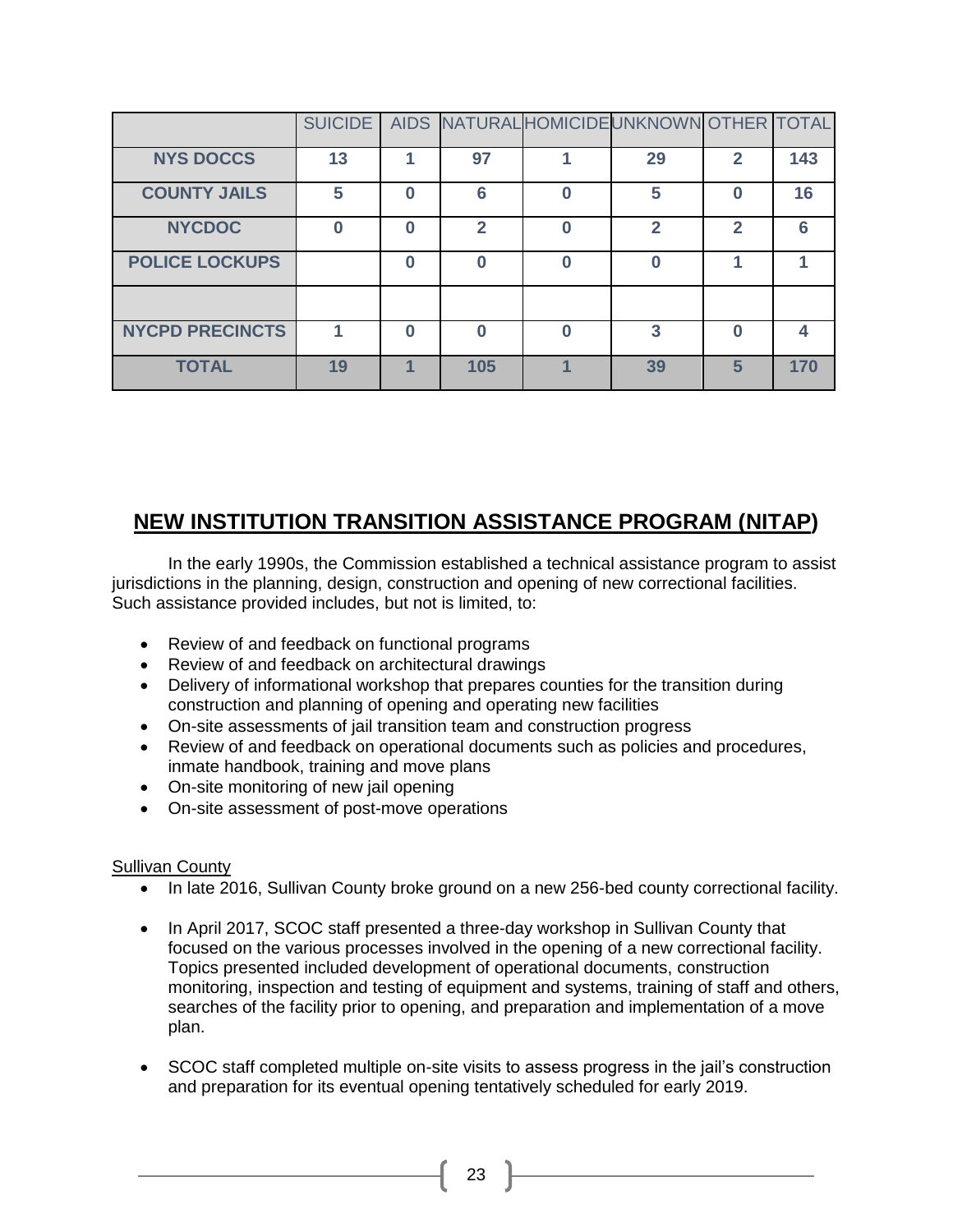#### Genesee County

- SCOC staff continued to provide technical assistance as the county moves forward with plans to construct a new county correctional facility.
- The county contracted with a firm to complete a population trend study as a basis for planning a new jail.
- The Commission continued to support the county by extending a variance which provides additional beds at the jail.

#### Greene County

- Greene County officials continued to debate whether to construct a new county correctional facility or attempt to arrange a "shared services" facility at the Columbia County Jail.
- SCOC representatives met with Greene County officials on several occasions to clarify that a "shared services" or regional jail would require legislative approval, not to mention changes to several state and county laws.
- SCOC staff met with Greene County Jail officials and an architectural firm to review and comment on schematic drawings for a new correctional facility.
- As of April 20, 2018, the Greene County Jail is closed due to structural instability as determined by an engineering firm contracted by the county.

### Herkimer County

- In 2017, a NYS Court of Appeals decision in favor of the County of Herkimer allowed the county to proceed with the construction of a new county correctional facility in the Village of Herkimer.
- SCOC staff met with county officials to review and provide feedback on architectural plans for the new facility. This included reviews of county-proposed steps to realize cost savings for the project.

### Cortland County

- Cortland County officials continued to debate whether to renovate and add capacity to the existing jail or construct a new stand-alone correctional facility.
- The Commission met with county officials in Albany to discuss the various options in addressing the jail's overcrowding.
- The Commission continued to support the county by extending a variance which provides additional beds at the jail.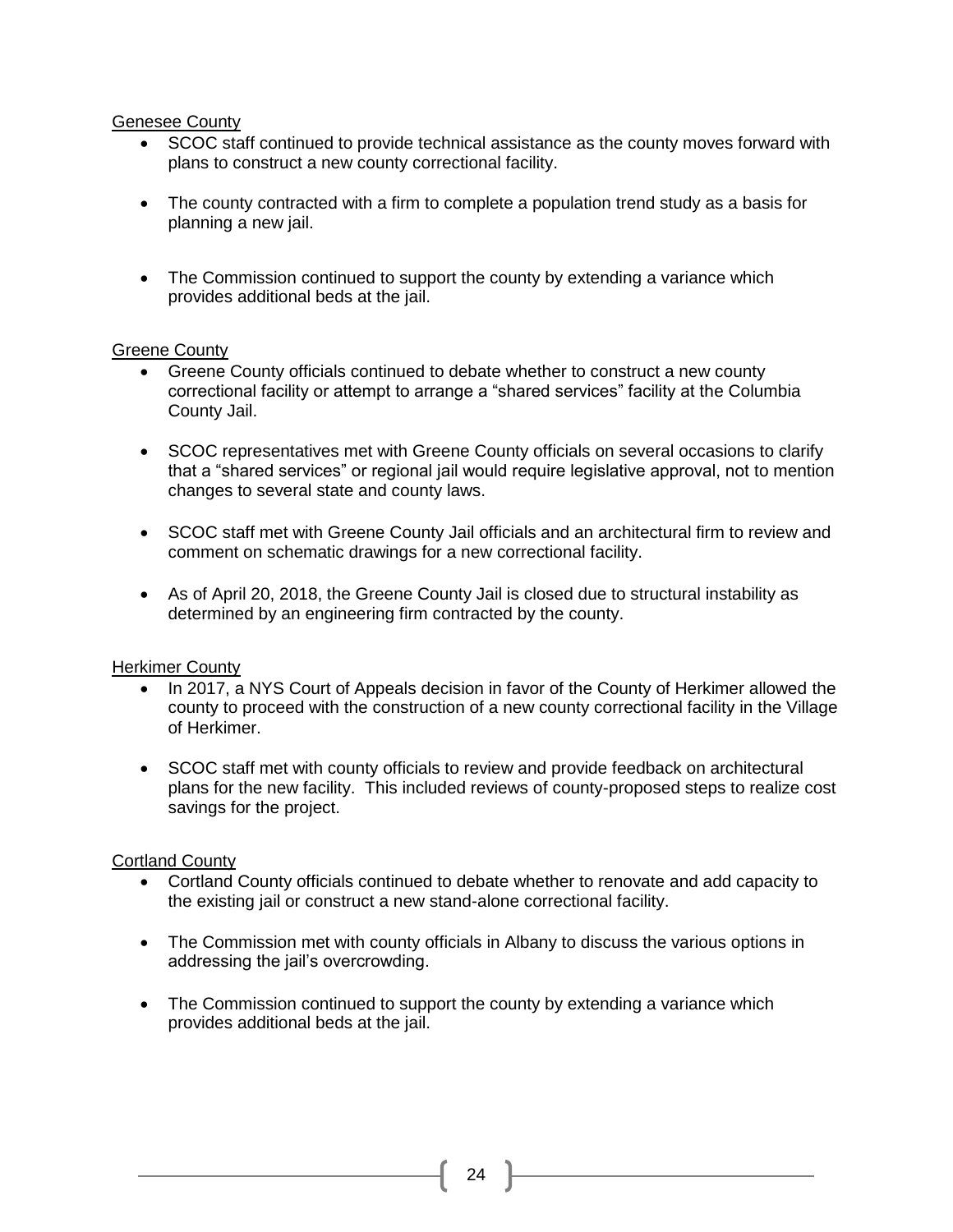#### Dutchess County

- Completed technical assistance reviews of schematic designs for a new correctional facility addition.
- Assisted in the design of a new Sheriff's Office lockup as part of the ongoing Law Enforcement Center project.

#### Saratoga County

- As part of an effort to address jail overcrowding, Saratoga County officials arranged for completion of a Criminal Justice/Population Trend Assessment report. The report was submitted to the county on December 29, 2017.
- The Commission continued to support the county by extending two variances which provide additional beds at the jail.

### Orange County

• SCOC staff met with department and county officials to review and provide feedback on designs for two new constant supervision and special watch housing areas being considered.

#### Westchester County

• SCOC staff met with department and county officials to review and provide feedback on a project that would replace the jail's current medical infirmary and constant supervision housing area.

# **TECHNICAL ASSISTANCE (NON-MEDICAL)**

### **Grievance Process**

Every year, the Commission provides technical assistance to county jails in various aspects of the grievance process. The Commission offers a Grievance Program Workshop which focuses on the processes of informal resolution, investigations, facility responses, related Minimum Standard regulations, and submittal process, to name a few.

In 2015, the Commission began offering county jails (non-NYCDOC) the option of submitting inmate grievances electronically through SharePoint. In such instances, the eventual determinations made by the Citizen's Policy and Complaint Review Council on these grievances are, in turn, forwarded to facilities electronically. Given the turnover of grievance program staff, the Commission often provides assistance on the electronic grievance process.

In 2017, related technical assistance was provided to the following county jails:

*Erie County Holding Center and Correctional Facility Montgomery County Jail Monroe County Jail Oneida County Jail*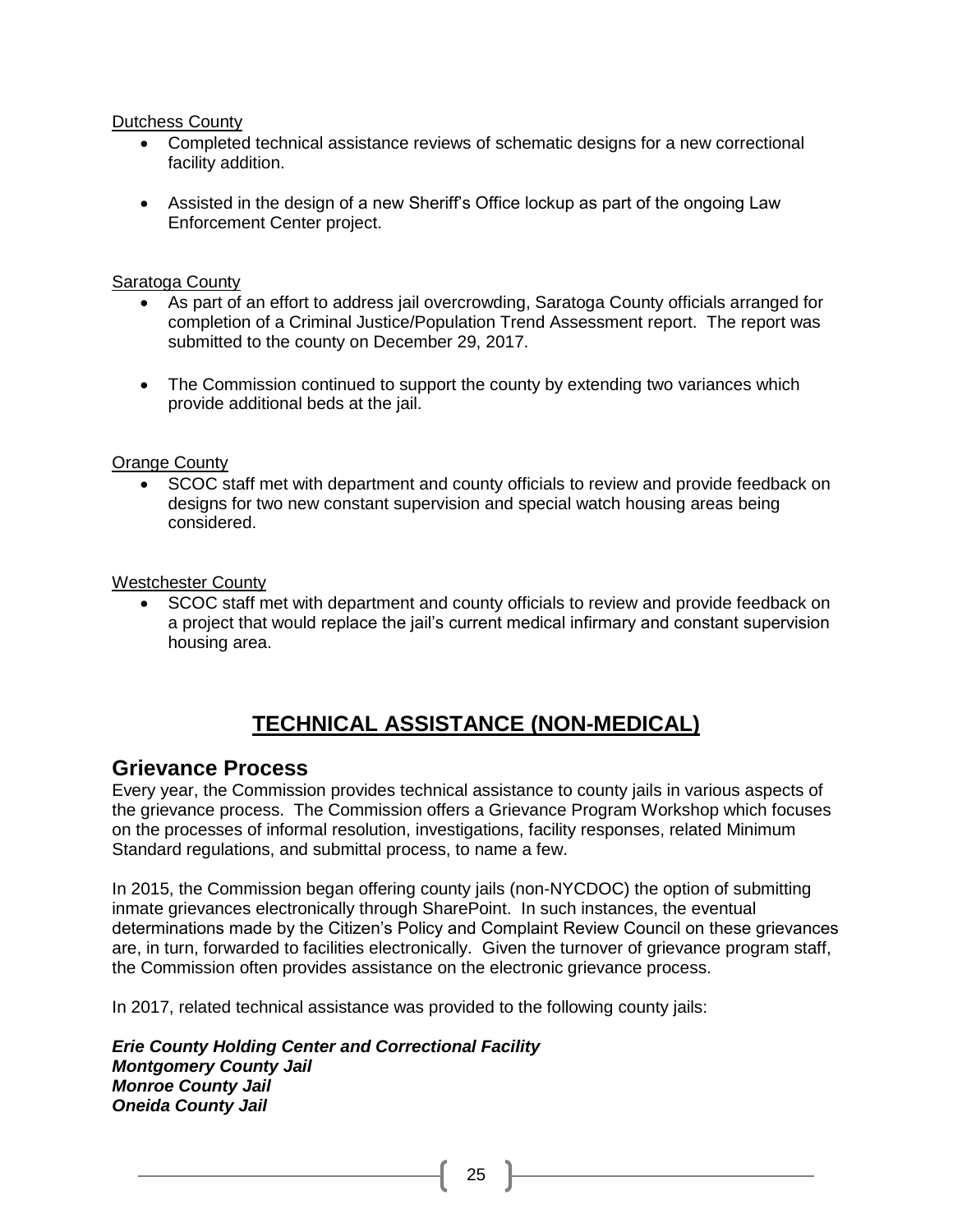*Nassau County Jail Onondaga Justice Center Rensselaer County Jail Schenectady County Jail Suffolk County Jail*

### **Classification**

All county correctional facilities must observe the requirements of New York State Correction Law §500-b and 9 NYCRR, Part 7013, Classification. Given the various needs of inmate populations, the Commission provides technical assistance to facilities in all elements of the classification process (e.g., objective screening instruments, housing determinations, reclassification, etc.). In 2017, technical assistance was provided to the following county jails:

*Chautauqua County Jail Herkimer County Jail*

*Monroe County Jail Onondaga Penitentiary Ontario County Jail Oswego County Jail Washington County Jail*

## **Construction**

A part of its mandate to review and approve correctional facility construction projects, the Commission routinely provides technical assistance. Such assistance is provided to ensure projects maximize security features, are staff efficient (when applicable), and when applicable, meet Minimum Standard regulations. In 2017, the Commission provided construction-related technical assistance to the following facilities:

| <b>Madison County Courthouse</b>    | Renovation and establishment of new detention holding<br>areas                                                          |
|-------------------------------------|-------------------------------------------------------------------------------------------------------------------------|
| Monroe County Jail                  | Construction of sub-day rooms in housing units                                                                          |
| <b>Onondaga County Penitentiary</b> | Expansion of existing dormitory                                                                                         |
| Wayne County Jail                   | Establishment of sub-day rooms in housing areas                                                                         |
| Westchester County Jail             | Constant supervision housing                                                                                            |
| NYC Department of Correction        | Fencing in outdoor exercise areas<br>Housing area renovations<br>visitation room renovations<br>Gate/door modifications |
| New York State DOCCS                | Physical plant upgrades to various facilities                                                                           |
| <b>OCFS</b>                         | Physical plant upgrades to various secure centers                                                                       |
|                                     |                                                                                                                         |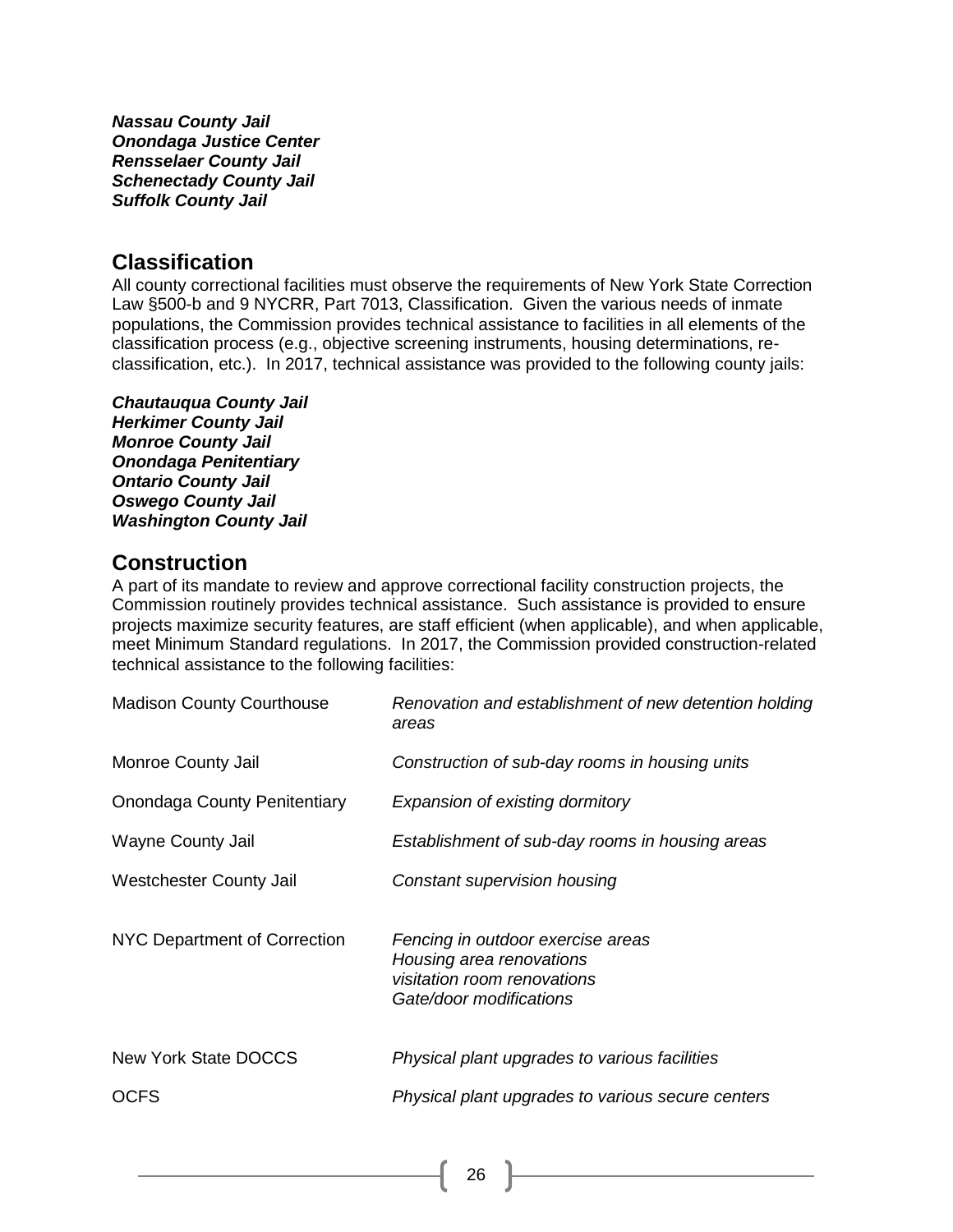NYC Police Department *SCOC management and staff met with NYPD command officials to discuss potential solutions in addressing identified Minimum Standard violations at the department's various precinct detention areas.*

## **Security Operations**

Assisting correctional facilities with security-related issues is an ongoing venture for the Commission. Operational practices concerning inmate supervision, key control, and security equipment are just a few of the topics that require attention. In 2017, the Commission provided security-related technical assistance to the following facilities:

*Chautauqua County Jail Essex County Jail Greene County Jail Livingston County Jail Montgomery County Jail Nassau County Jail New York City Department of Correction Onondaga County Justice Center Onondaga County Penitentiary Schuyler County Jail Tonawanda Police Department*

## **Correction Law section 611**

Correctional facilities are generally prohibited from applying restraints to an inmate who is known by facility staff to be pregnant, is in labor, or within eight (8) weeks after delivery or pregnancy outcome. As part of its county jail compliance assessment, the Commission provided technical assistance to the following facilities:

*Broome County Jail Essex County Jail Fulton County Jail Madison County Jail*

## **Minimum Standard Regulations**

Providing technical assistance on the Commission's various regulations is an ongoing endeavor. In 2017, the Commission provided Minimum Standard-related technical assistance to the following facilities: *Essex County Jail Erie County Holding Center Erie County Penitentiary Fulton County Jail Madison County Jail Montgomery County Jail Onondaga County Justice Center Onondaga County Penitentiary Ontario County Jail Oswego County Jail Washington County Jail*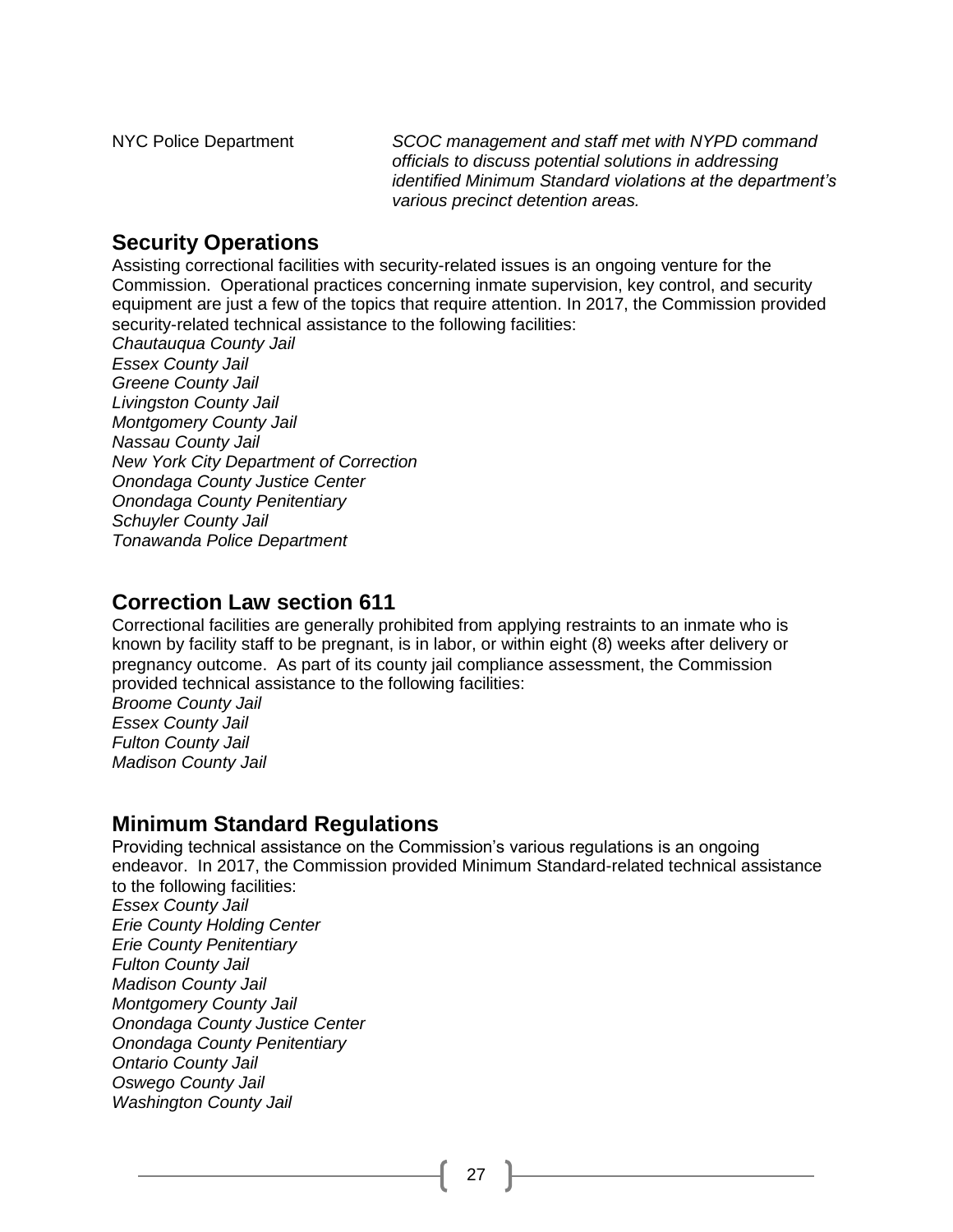## **REPORTED INCIDENTS OF THE USE OF RESTRAINTS ON PREGNANT INMATES**

Following 2015 and 2016 amendments to New York State Correction Law section 611, local correctional facilities are generally prohibited from utilizing any restraints on an inmate who is known by facility staff to be pregnant, on an inmate who is in labor, or on any inmate within eight (8) weeks after delivery or pregnancy outcome. Limited exceptions have been provided in the statute for instances where facility staff makes a "finding of extraordinary circumstances," whereupon options are limited to wrist restraints in front of the body. Any such use of restraints is required by the statute to be documented in writing within 5 days of use, specifying the facts upon which the finding of extraordinary circumstances was based, the type of restraint used, and the length of time such restraints were applied.

Correction Law section 611(1)(e) further requires that each local correctional facility submit an annual report to the Commission of Correction, detailing every use of restraint on a woman, as governed by the statute. The Commission is thereafter required to include such reported information in its annual report while excluding identifying information.

The following use-of-restraints incidents were reported to the Commission for 2017:

| <b>County: Allegany</b>                                                                          |  |  |  |  |
|--------------------------------------------------------------------------------------------------|--|--|--|--|
| Type of Restraint: Restraint Chair                                                               |  |  |  |  |
| <b>Length of Time in Restraints:</b>                                                             |  |  |  |  |
| Applied: 01:40 hours                                                                             |  |  |  |  |
| Removed: 02:40 hours                                                                             |  |  |  |  |
| <b>Facility Report - Reasons for Using Restraints</b>                                            |  |  |  |  |
| New York State Police arrived at facility at approximately 01:40 hours with a combative          |  |  |  |  |
| female. Inmate refused to exit police vehicle. Inmate was removed from vehicle by Jail staff     |  |  |  |  |
| and placed in restraint chair. Inmate attempted to bite officers and continuously yelled threats |  |  |  |  |
| of self-harm. Inmate remained in restraint chair until approximately 02:20 hours, at which       |  |  |  |  |
| time she became compliant enough to be removed. Inmate was examined by FNP Ralyea                |  |  |  |  |
| and restraint chair protocol was followed.                                                       |  |  |  |  |
| <b>Location: Intake</b>                                                                          |  |  |  |  |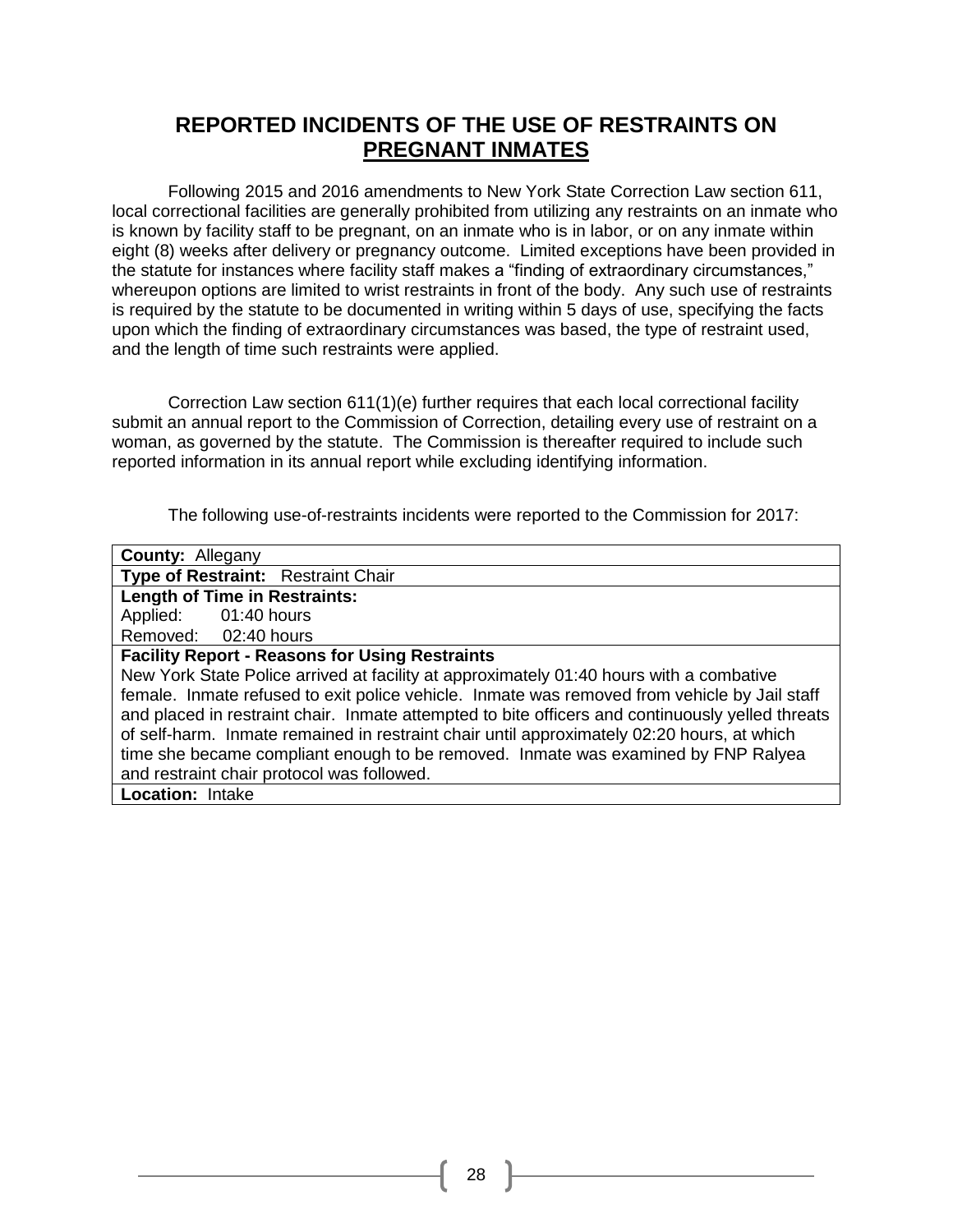**County:** St. Lawrence

### **Type of Restraint**

**Handcuffs** 

### **Length of Time in Restraints**

Applied: 11:00 hours Removed: 11:33 hours

### **Facility Report - Reasons for Using Restraints**

Inmate has assaultive history toward staff.

**Location:** Intake

### **County:** Herkimer – Use #1

### **Type of Restraint**

**Handcuffs** 

### **Length of Time in Restraints**

Applied: 08:40 hours

Removed: 09:50 hours (upon arrival at hospital)

#### **Facility Report - Reasons for Using Restraints**

Inmate escaped from custody on September 22, 2017 while at court in the village of Ilion, NY. **Location:** Herkimer County Mental Health

#### **County: Herkimer** Use #2

#### **Type of Restraint**

**Handcuffs** 

### **Length of Time in Restraints**

Applied: 10:17 hours<br>Removed: 10:31 hours

10:31 hours

#### **Facility Report - Reasons for Using Restraints**

Inmate escaped from custody on September 22, 2017 while at court in the village of Ilion, NY.

### **Location:** Bassett Healthcare Herkimer

**County:** Herkimer Use #3

**Type of Restraint** 

**Handcuffs** 

### **Length of Time in Restraints**

Applied: 13:25 hours Removed: 13:45 hours

Reapplied: 14:30 hours<br>Removed: Briefly therea

Briefly thereafter for blood work

Reapplied: 14:55 hours

Removed: 15:00 hours

## **Facility Report - Reasons for Using Restraints**

Inmate escaped from custody on September 22, 2017 while at court in the village of Ilion, NY.

**Location:** Bassett Healthcare Herkimer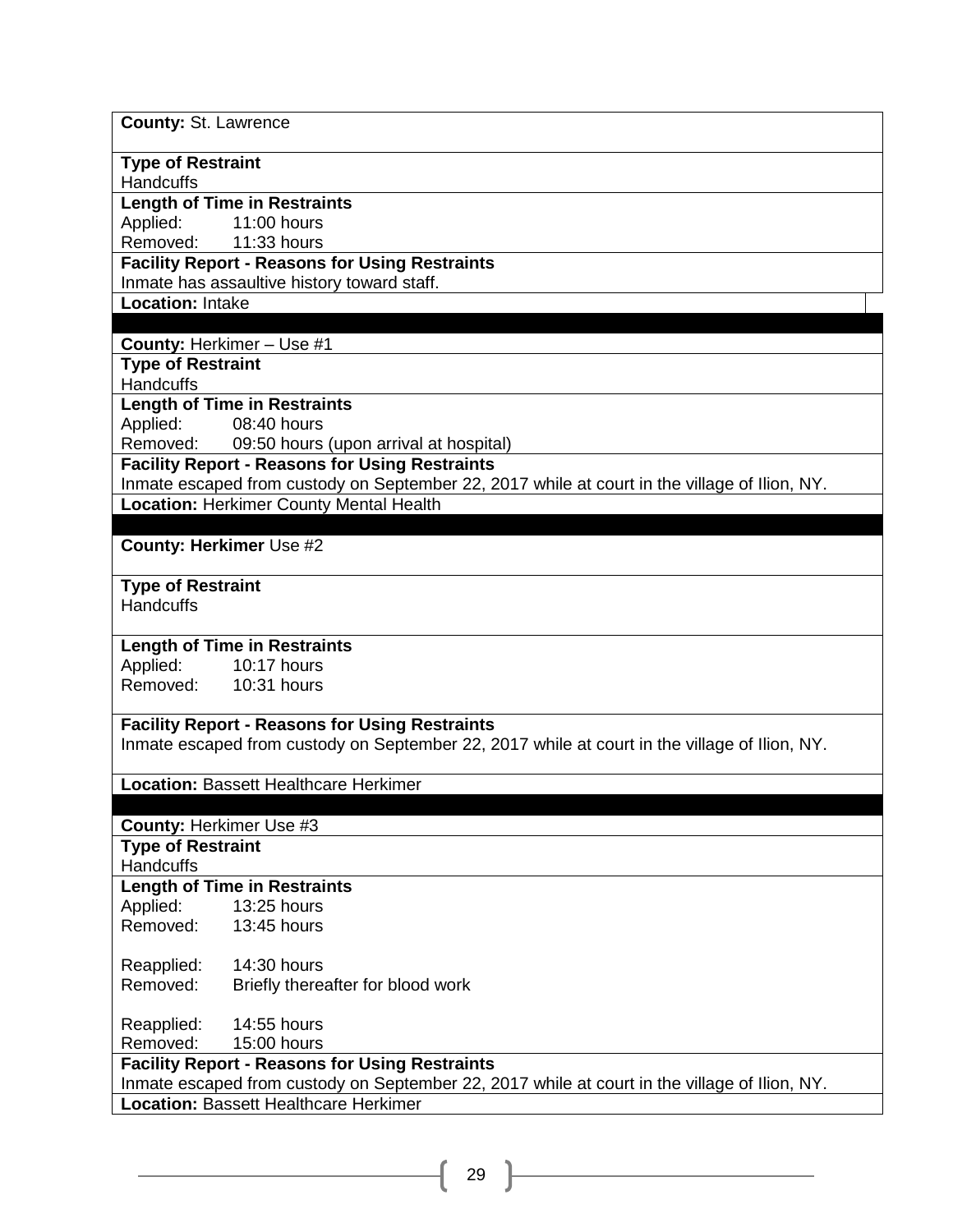**County:** Herkimer Use #4

**Type of Restraint** 

**Handcuffs** 

#### **Length of Time in Restraints**

Applied: 17:15 hours

Removed: 19:15 hours

### **Facility Report - Reasons for Using Restraints**

Inmate escaped from custody on September 22, 2017 while at court in the village of Ilion, NY. **Location:** Village of Herkimer Court

#### **County:** Herkimer Use #5

**Type of Restraint** 

**Handcuffs** 

**Length of Time in Restraints** Applied: 09:35 hours

Removed: 12:15 hours

### **Facility Report - Reasons for Using Restraints**

Inmate escaped from custody on September 22, 2017 while at court in the village of Ilion, NY.

### **County:** Herkimer Use #6

**Type of Restraint** 

**Handcuffs** 

## **Length of Time in Restraints**

Applied: 13:00 hours Removed: 13:14 hours

Reapplied: 13:45 hours Removed: 13:50 hours

Reapplied: 14:17 hours Removed: 14:24 hours

#### **Facility Report - Reasons for Using Restraints**

Inmate escaped from custody on September 22, 2017 while at court in the village of Ilion, NY. **Location:** Bassett Healthcare Herkimer

### **County:** Herkimer Use #7

**Type of Restraint** 

**Handcuffs** 

### **Length of Time in Restraints**

Applied: 13:30 hours

Removed: 15:30 hours

### **Facility Report - Reasons for Using Restraints**

Inmate escaped from custody on September 22, 2017 while at court in the village of Ilion, NY.

**Location:** Herkimer County Court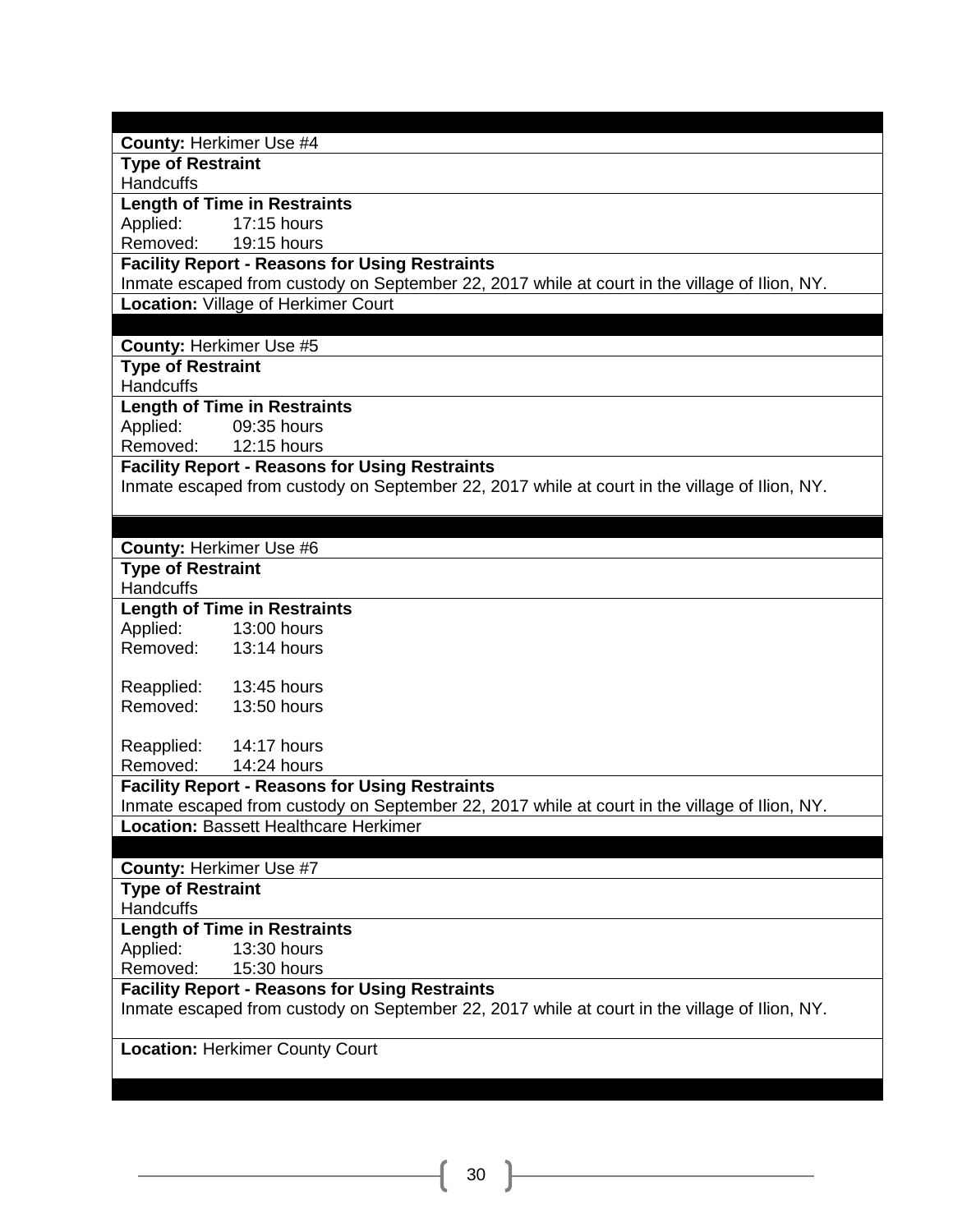#### **County:** Herkimer Use #8

**Type of Restraint Handcuffs** 

### **Length of Time in Restraints**

Applied: 13:27 hours Removed: 14:15 hours

### **Facility Report - Reasons for Using Restraints**

Inmate escaped from custody on September 22, 2017 while at court in the village of Ilion, NY. **Location:** Bassett Healthcare Herkimer

**County:** Herkimer Use #9

**Type of Restraint** 

Handcuffs

### **Length of Time in Restraints**

Applied: 10:50 hours<br>Removed: 11:30 hours  $11:30$  hours

Reapplied: 11:58 hours Removed: Upon return to facility

### **Facility Report - Reasons for Using Restraints**

Inmate escaped from custody on September 22, 2017 while at court in the village of Ilion, NY.

#### **County:** Herkimer Use #10

**Type of Restraint** 

**Handcuffs** 

### **Length of Time in Restraints**

Applied: 13:00 hours Removed: 14:11 hours

### **Facility Report - Reasons for Using Restraints**

Inmate escaped from custody on September 22, 2017 while at court in the village of Ilion, NY. **Location:** Herkimer County Court

**County:** Herkimer Use #11

**Type of Restraint** 

**Handcuffs** 

### **Length of Time in Restraints**

Applied: 10:50 hours Removed: 11:30 hours

### **Facility Report - Reasons for Using Restraints**

Inmate escaped from custody on September 22, 2017 while at court in the village of Ilion, NY. **Location:** Herkimer County Family Court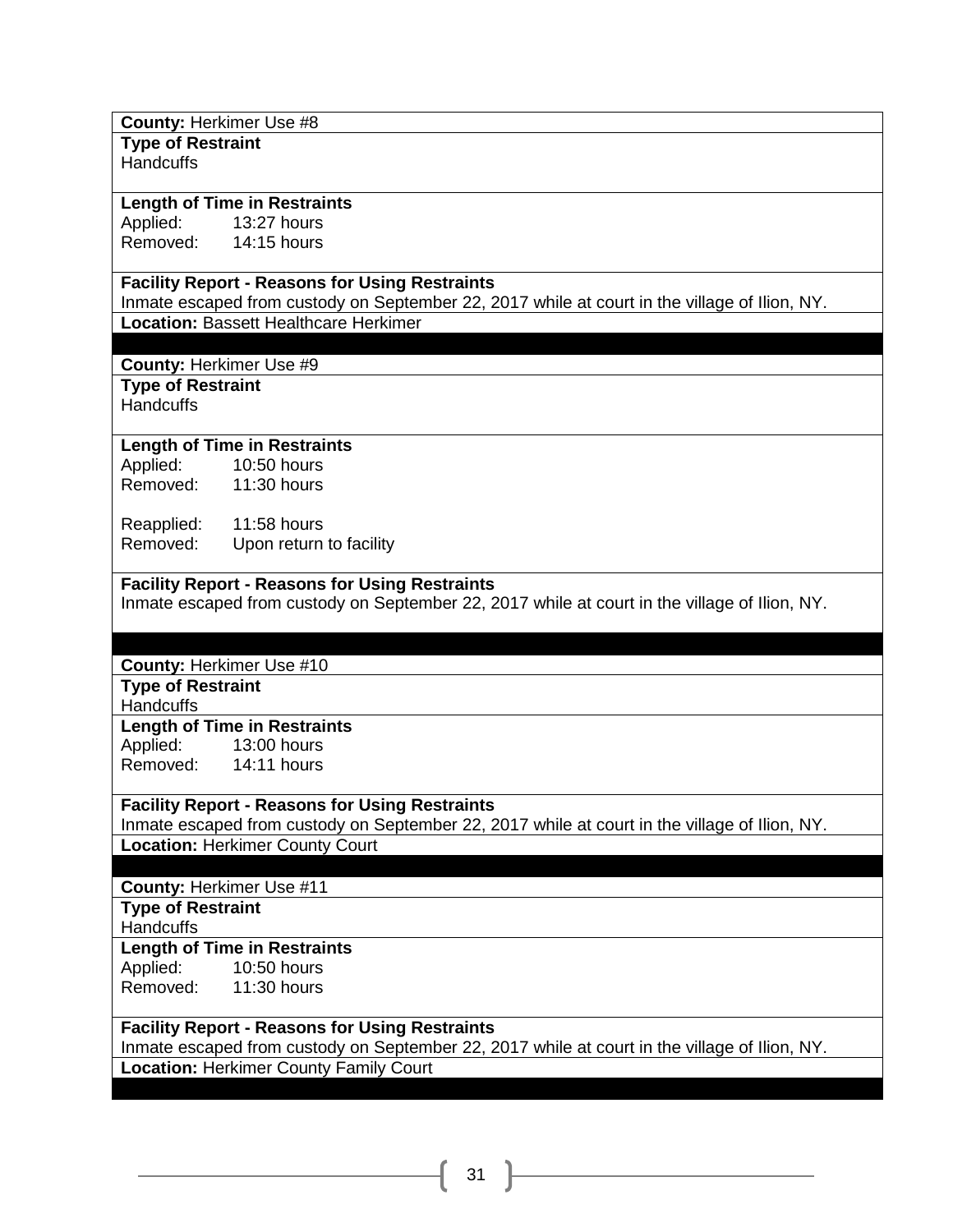| County: Herkimer Use #12                                                                      |  |  |  |  |
|-----------------------------------------------------------------------------------------------|--|--|--|--|
| <b>Type of Restraint</b>                                                                      |  |  |  |  |
| <b>Handcuffs</b>                                                                              |  |  |  |  |
| <b>Length of Time in Restraints</b>                                                           |  |  |  |  |
| Applied:<br>$11:14$ hours                                                                     |  |  |  |  |
| Removed:<br>11:34 hours                                                                       |  |  |  |  |
|                                                                                               |  |  |  |  |
| Reapplied:<br>11:55 hours                                                                     |  |  |  |  |
| Removed:<br>11:55 hours                                                                       |  |  |  |  |
|                                                                                               |  |  |  |  |
| 12:47 hours<br>Reapplied:                                                                     |  |  |  |  |
| Removed:<br>12:53 hours                                                                       |  |  |  |  |
| <b>Facility Report - Reasons for Using Restraints</b>                                         |  |  |  |  |
| Inmate escaped from custody on September 22, 2017 while at court in the village of Ilion, NY. |  |  |  |  |
| <b>Location: Bassett Healthcare Herkimer</b>                                                  |  |  |  |  |
|                                                                                               |  |  |  |  |
| County: Herkimer Use #13                                                                      |  |  |  |  |
| <b>Type of Restraint</b>                                                                      |  |  |  |  |
| Handcuffs                                                                                     |  |  |  |  |
| <b>Length of Time in Restraints</b>                                                           |  |  |  |  |
| Applied:<br>07:51 hours                                                                       |  |  |  |  |
| Removed: 12:00 hours                                                                          |  |  |  |  |
|                                                                                               |  |  |  |  |
| <b>Facility Report - Reasons for Using Restraints</b>                                         |  |  |  |  |
| Inmate escaped from custody on September 22, 2017 while at court in the village of Ilion, NY. |  |  |  |  |
|                                                                                               |  |  |  |  |
| Location: En route to Bedford Hills Correctional Facility NYSDOCCS                            |  |  |  |  |
|                                                                                               |  |  |  |  |
|                                                                                               |  |  |  |  |
| <b>County: Monroe CJ</b>                                                                      |  |  |  |  |
| <b>Type of Restraint</b>                                                                      |  |  |  |  |
| Handcuffs front of body                                                                       |  |  |  |  |
| <b>Length of Time in Restraints</b>                                                           |  |  |  |  |
| Applied:<br>13:05 hours                                                                       |  |  |  |  |
| Removed: 14:15 hours                                                                          |  |  |  |  |
| <b>Facility Report - Reasons for Using Restraints</b>                                         |  |  |  |  |
|                                                                                               |  |  |  |  |
| For the protection of inmate and staff during transport to psychiatric hospital.              |  |  |  |  |
|                                                                                               |  |  |  |  |
| Location: Monroe County Jail and Rochester General Hospital Psychiatric Department            |  |  |  |  |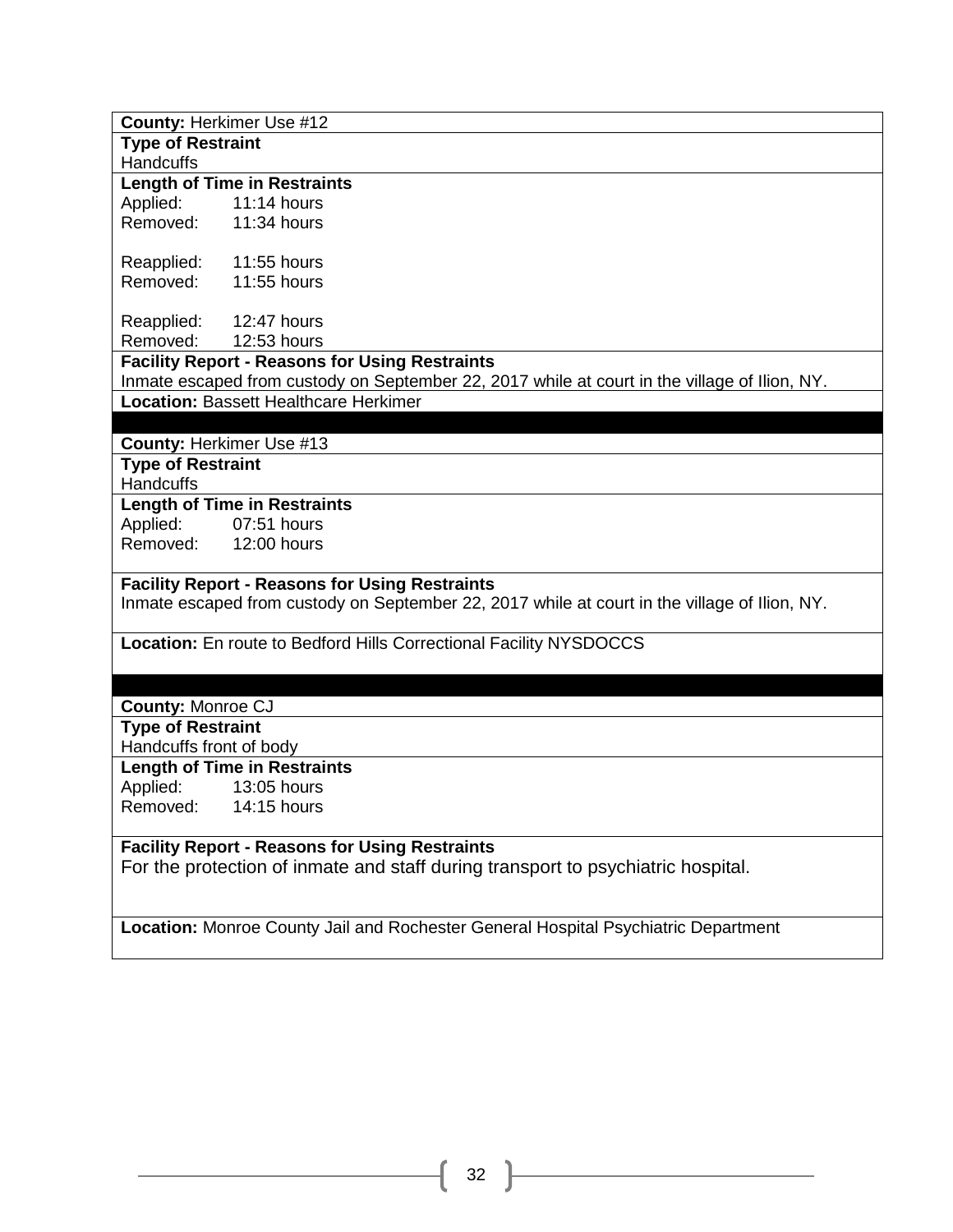### **NYS DEPARTMENT OF CIVIL SERVICE**

Several SCOC staff are Subject Matter Experts who provide technical assistance to the NYS Department of Civil Service in the following areas:

- *Review of existing examination questions*
- *Preparation of new examination questions*
- *Review of and feedback on appeals submitted on questions*

In 2017, such assistance was provided on several occasions.

## **COUNSEL'S OFFICE**

The Office of Counsel is responsible for the interpretation and analysis of all legal issues related to the work of the Commission. Part of this function includes the coordination of the Commission's legislative program, including the submission and review of legislation affecting the correctional and criminal justice system in New York State. The Commission's Office of Counsel continues to work collaboratively with the administrations of local correctional facilities on issues of mutual concern. Further, the Office of Counsel acts in an enforcement capacity with regard to actions to compel correctional facility compliance with minimum standard regulations, and acts as a liaison to the Attorney General's Office for all other agency-related litigation.

In addition to all the above-listed functions, Counsel's Office has developed a technical assistance approach to correctional jurisdictions by providing legal opinions to sheriffs and jail administrators.

## **Regulatory Reform**

Pursuant to State Administrative Procedure Act §207, the Commission carried out the required regulatory review of all rules adopted in calendar years 1997, 2002, 2007 and 2012. After publishing notice and an invitation for public comment said rules were continued without amendment.

Effective August 9, 2017, 9 NYCRR section 7506.1 was amended to ensure that femine hygiene products were available and accessible to female prisoners detained in local police lockups.

Effective January 4, 2017, 9 NYCRR section 7001.1 was amended to prescribe a form and manner for local correctional facilities to submit a statutorily required annual report of instances of pregnant inmate restraint.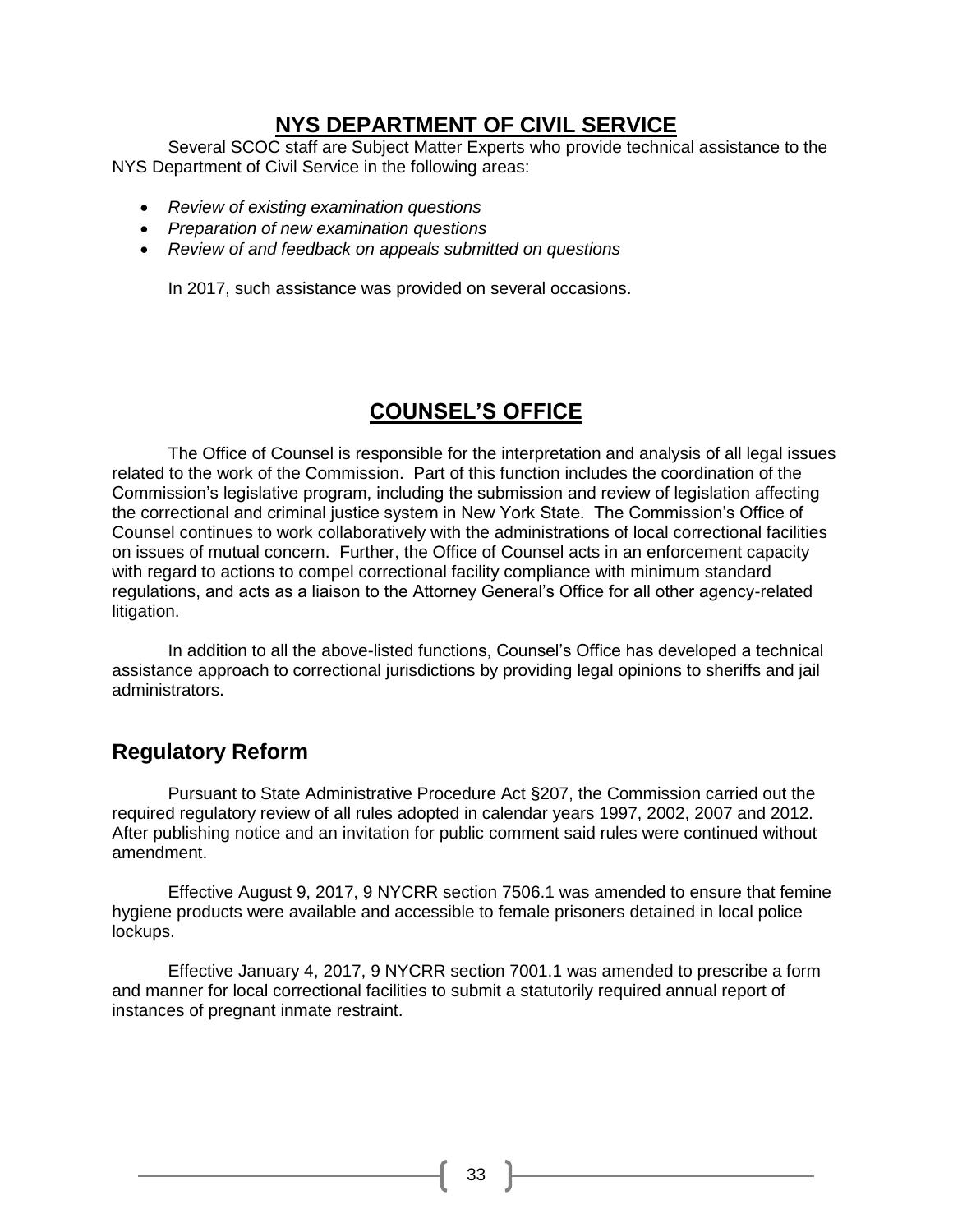## **Legislation Summary**

The following legislative proposals were made to the Governor's Counsel's Office for the 2017-2018 session:

- 1.) Amending the Correction Law to allow county jails to comply with Prison Rape Elimination Act (PREA) relative to the classification of transgender and intersex inmates.
- 2.) Amending Correction Law §501 to allow for the provision of inmate health care services in county jails via contract with medical professional corporations.

## **Litigation**

In the course of the year, two (2) litigation matters were pending as of the end of 2017.

## **Legal Opinions**

In 2017, Counsel's Office rendered 60 legal opinions by telephone and 4 legal opinions in writing.

## **Freedom of Information Law (FOIL) Requests**

For the year 2017, the Office of Counsel received and responded to 165 Freedom of Information Law (FOIL) requests for records of the Commission of Correction.

### **Juvenile Justice**

In 2017, Counsel's Office continued to provide guidance and assistance to the Field Operations Bureau with the Commission's duty of monitoring the state's compliance with the Juvenile Justice and Delinquency Prevention Act (JJDPA).

On April 10, 2017, Governor Cuomo signed into law what is commonly known as "Raise the Age" legislation (Part WWW of Chapter 59 of the Laws of 2017), which generally serves to prohibit the detention of 16 and 17 year olds in adult jails and prisons, makes substantive changes to the procedures and mechanisms used to process 16 and 17 year old offenders in the criminal and youth justice systems, and allows for additional services for youth and alters the types of detention and/or placement they may receive.

Specifically, the legislation creates a new category of offender, known as an "adolescent offender," defined as a person16 years old (effective October 1, 2018) or 17 years old (effective October 1, 2019) at the time such person is alleged to have committed a felony offense. While an adolescent offender's case is adjudicated in the Youth Part Court, he or she may be detained in the newly-created specialized secure juvenile detention facilities for older youth (SSDs). Per County Law §218-a(6), not every county will be required to operate a SSD, but all must have one available for use when necessary. In New York City, each SSD shall be operated by the Administration for Children's Services in conjunction with the Department of Corrections. All SSDs statewide are required to be certified and regulated by OCFS in conjunction with the Commission. Additionally, SSDs were included in the Correction Law §40(2) definition of "local correctional facility," necessitating that the Commission promulgate minimum standard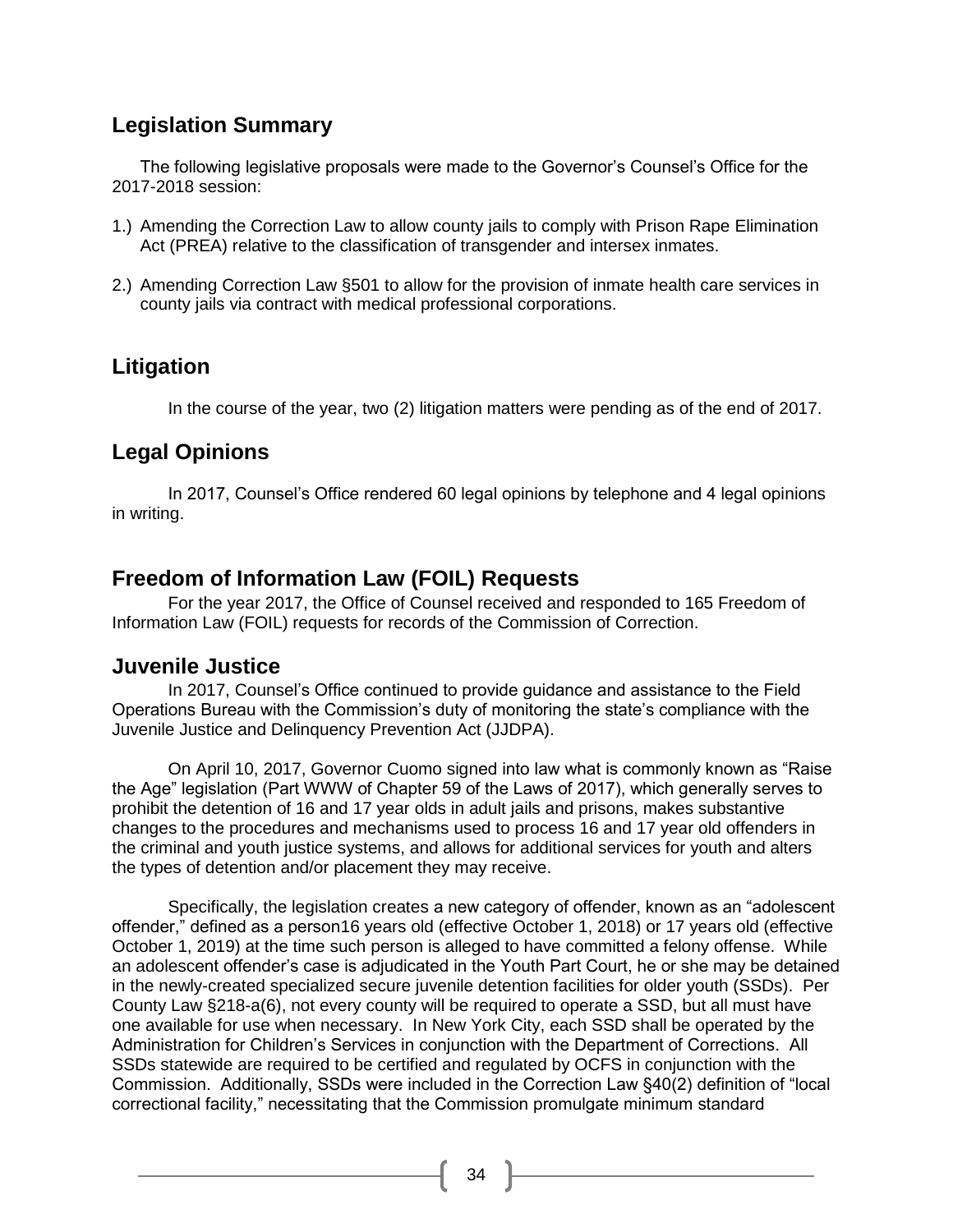regulations for such facilities pursuant to Correction Law §45(6), and approve or reject plans and specifications for their construction or improvement pursuant to Correction Law §45(10).

In advance of the October 1, 2018 deadline, the Commission's Office of Counsel, in collaboration with OCFS, commenced the process of drafting and promulgating compulsory regulations for the establishment and operation of SSDs.

### **Directives and Citations**

In 2017, Directives and/or Citations were issued to the following local correctional facilities and New York City Department of Correction.

| <b>Greene County Jail</b>                | In May 2017, the Commission issued a citation to the<br>Greene County Sheriff, Greene County Attorney, and the<br>Chairman of the Greene County Legislature to appear<br>before the Commission due to the finding that the Greene<br>County Jail was unsafe, unsanitary, inadequate to provide<br>for the separation and classification of prisoners as<br>required by law and has not adhered to the rules and<br>regulations of the Commission. Subsequently, the hearing<br>was adjourned and the Commission continued to monitor<br>the Greene County Jail to ensure violations were<br>satisfactorily addressed. |
|------------------------------------------|-----------------------------------------------------------------------------------------------------------------------------------------------------------------------------------------------------------------------------------------------------------------------------------------------------------------------------------------------------------------------------------------------------------------------------------------------------------------------------------------------------------------------------------------------------------------------------------------------------------------------|
| <b>Erie County Correctional Facility</b> | In May 2017, the Commission issued a directive to the Erie<br>County Sheriff for failing to report significant facility<br>incidents at the Erie County Correctional Facility as<br>required by the Commission's regulations. Erie County<br>responded to the directive, outlining various corrective<br>actions taken to address the violation. The Commission<br>found the actions taken acceptable and continued to<br>monitor the facility's compliance with applicable<br>regulations.                                                                                                                           |
| Montgomery County Jail                   | In August 2017, the Commission issued a directive to the<br>Montgomery County Sheriff for failing to report a significant<br>facility incident as required by the Commission's<br>regulations. The issuance of the directive was preceded<br>by similar previously-identified violations. Montgomery<br>County jail officials responded to the directive, outlining<br>various corrective actions taken to address the violation.<br>The Commission found the actions taken acceptable and<br>continued to monitor the facility's compliance with<br>applicable regulations.                                          |